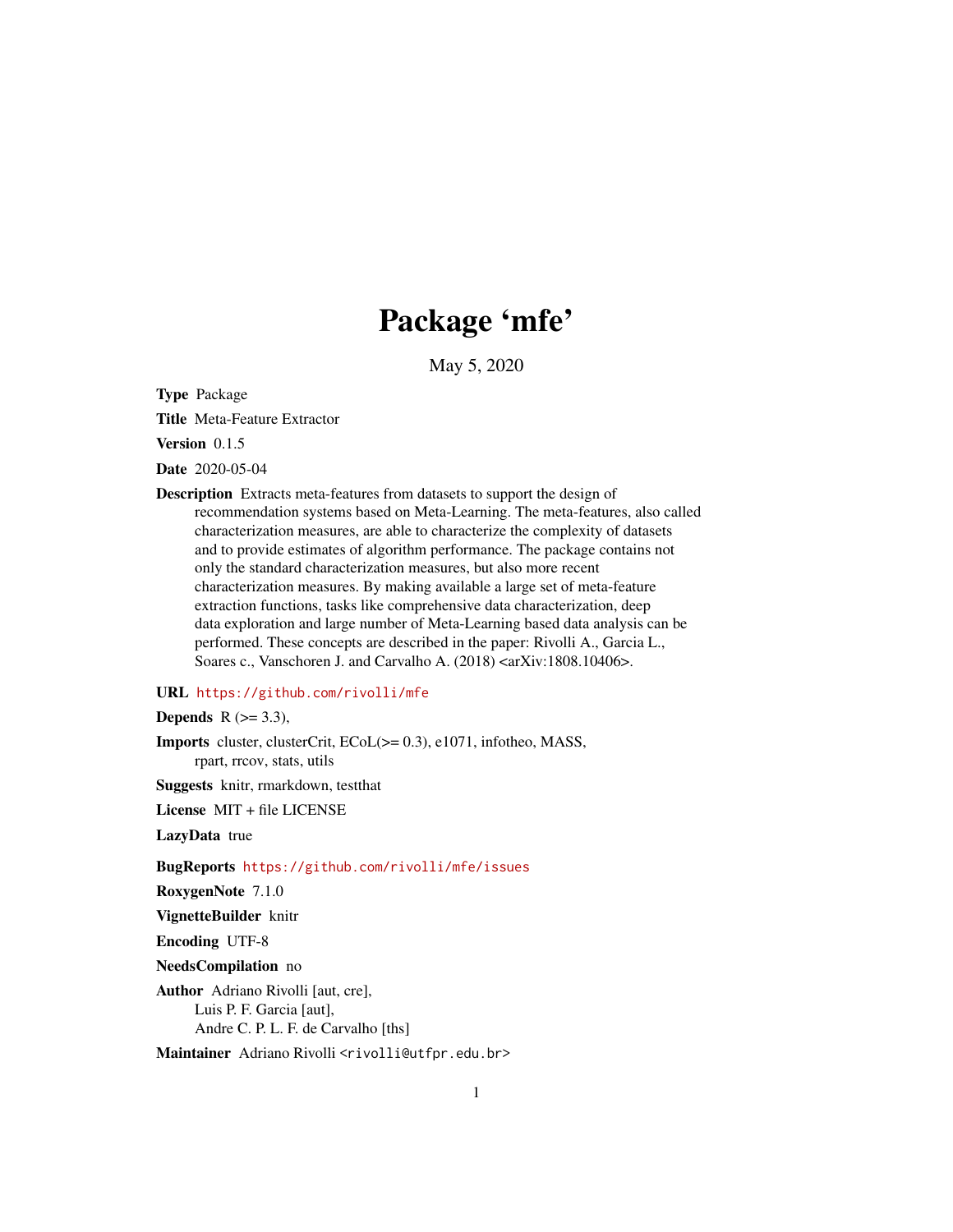<span id="page-1-0"></span>Repository CRAN Date/Publication 2020-05-05 15:20:02 UTC

## R topics documented:

|       |                                                                                                                                                                                                                                                                                                  | $\overline{2}$ |
|-------|--------------------------------------------------------------------------------------------------------------------------------------------------------------------------------------------------------------------------------------------------------------------------------------------------|----------------|
|       |                                                                                                                                                                                                                                                                                                  | $\overline{4}$ |
|       |                                                                                                                                                                                                                                                                                                  | 6              |
|       |                                                                                                                                                                                                                                                                                                  | -8             |
|       |                                                                                                                                                                                                                                                                                                  | 10             |
|       |                                                                                                                                                                                                                                                                                                  | 12             |
|       |                                                                                                                                                                                                                                                                                                  | 13             |
|       |                                                                                                                                                                                                                                                                                                  | <b>16</b>      |
|       |                                                                                                                                                                                                                                                                                                  | <b>16</b>      |
|       |                                                                                                                                                                                                                                                                                                  | 17             |
|       |                                                                                                                                                                                                                                                                                                  | -17            |
|       |                                                                                                                                                                                                                                                                                                  | -18            |
|       |                                                                                                                                                                                                                                                                                                  | <b>18</b>      |
|       |                                                                                                                                                                                                                                                                                                  | -19            |
|       | $\text{ls.metaf}$ at the substitution of $\text{ls.metaf}$ at the substance of $\text{ls.metaf}$ at the substance of $\text{ls.metaf}$ at the substance of $\text{ls.metaf}$ and $\text{ls.metaf}$ at the substance of $\text{ls.metaf}$ and $\text{ls.metaf}$ and $\text{ls.metaf}$ and $\text$ | 19             |
|       |                                                                                                                                                                                                                                                                                                  | 20             |
|       | ls.relative                                                                                                                                                                                                                                                                                      | 20             |
|       |                                                                                                                                                                                                                                                                                                  | 21             |
|       |                                                                                                                                                                                                                                                                                                  | 21             |
|       |                                                                                                                                                                                                                                                                                                  | 22             |
|       |                                                                                                                                                                                                                                                                                                  | 24             |
|       | relative                                                                                                                                                                                                                                                                                         | 26             |
|       |                                                                                                                                                                                                                                                                                                  | 28             |
| Index |                                                                                                                                                                                                                                                                                                  | 32             |

<span id="page-1-1"></span>clustering *Clustering Meta-features*

### Description

Clustering measures extract information about validation index.

### Usage

```
clustering(...)
## Default S3 method:
clustering(
 x,
 y,
 features = "all",
```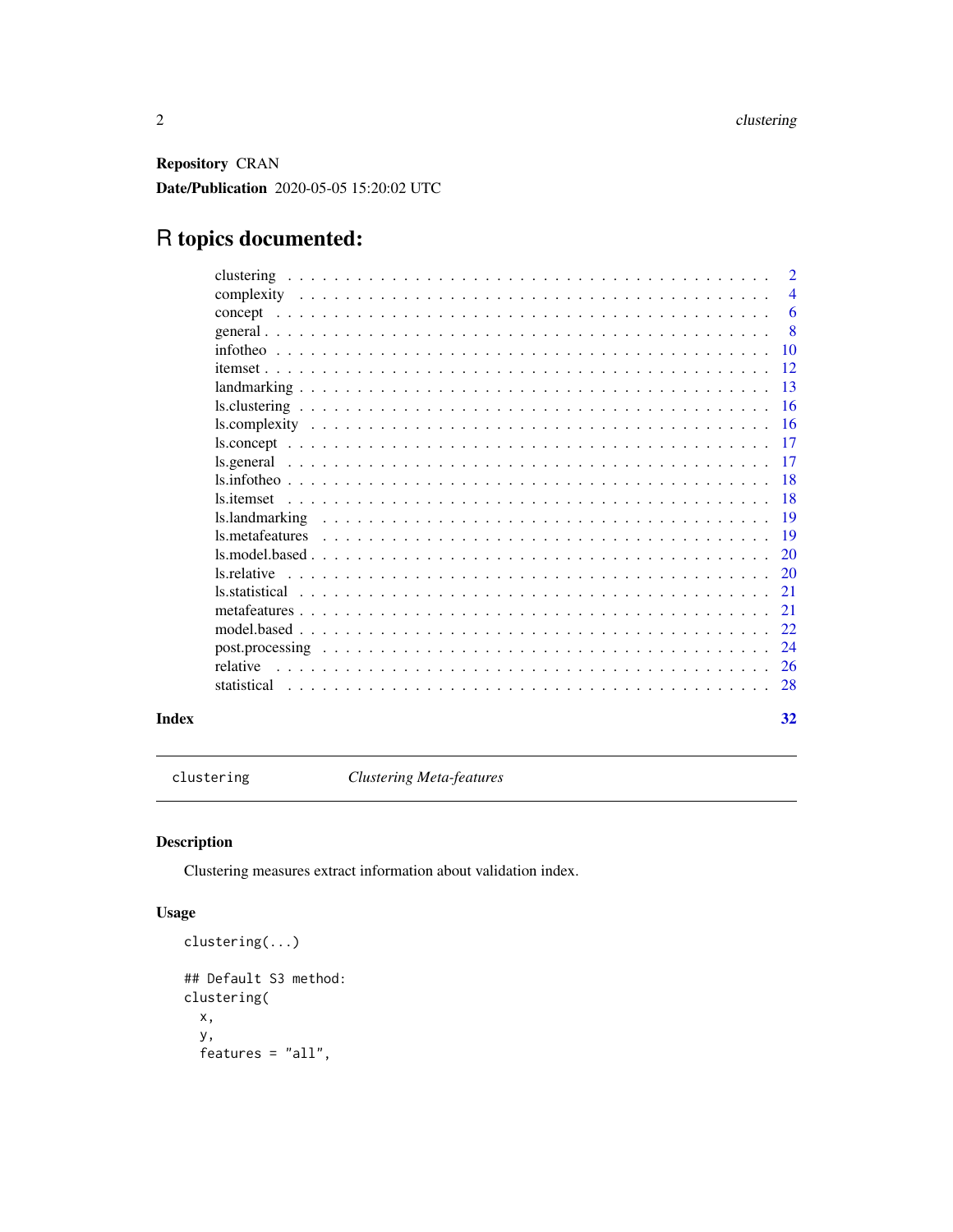#### <span id="page-2-0"></span>clustering 3

```
summary = c("mean", "sd"),
  transform = TRUE,
  ...
\mathcal{L}## S3 method for class 'formula'
clustering(
  formula,
  data,
  features = "all",
  summary = c("mean", "sd"),
  transform = TRUE,
  ...
)
```
### Arguments

| $\cdots$  | Further arguments passed to the summarization functions.                                                                                  |
|-----------|-------------------------------------------------------------------------------------------------------------------------------------------|
| $\times$  | A data frame contained only the input attributes.                                                                                         |
| У         | A factor response vector with one label for each row/component of x.                                                                      |
| features  | A list of features names or "all" to include all them.                                                                                    |
| summary   | A list of summarization functions or empty for all values. See post, processing<br>method to more information. (Default: c("mean", "sd")) |
| transform | A logical value indicating if the categorical attributes should be transformed. If<br>FALSE they will be ignored. (Default: TRUE)         |
| formula   | A formula to define the class column.                                                                                                     |
| data      | A data frame dataset contained the input attributes and class. The details section<br>describes the valid values for this group.          |

### Details

The following features are allowed for this method:

"vdu" Calculate the Dunn Index.

"vdb" Calculate the Davies and Bouldin Index.

"int" Calculate the INT index.

- "sil" Calculate the mean silhouette value from data.
- "pb" Pearson Correlation between class matching and instance distances.

"ch" Calinski and Harabaz index.

"nre" Normalized relative entropy.

"sc" Mean of the number of examples per class.

### Value

A list named by the requested meta-features.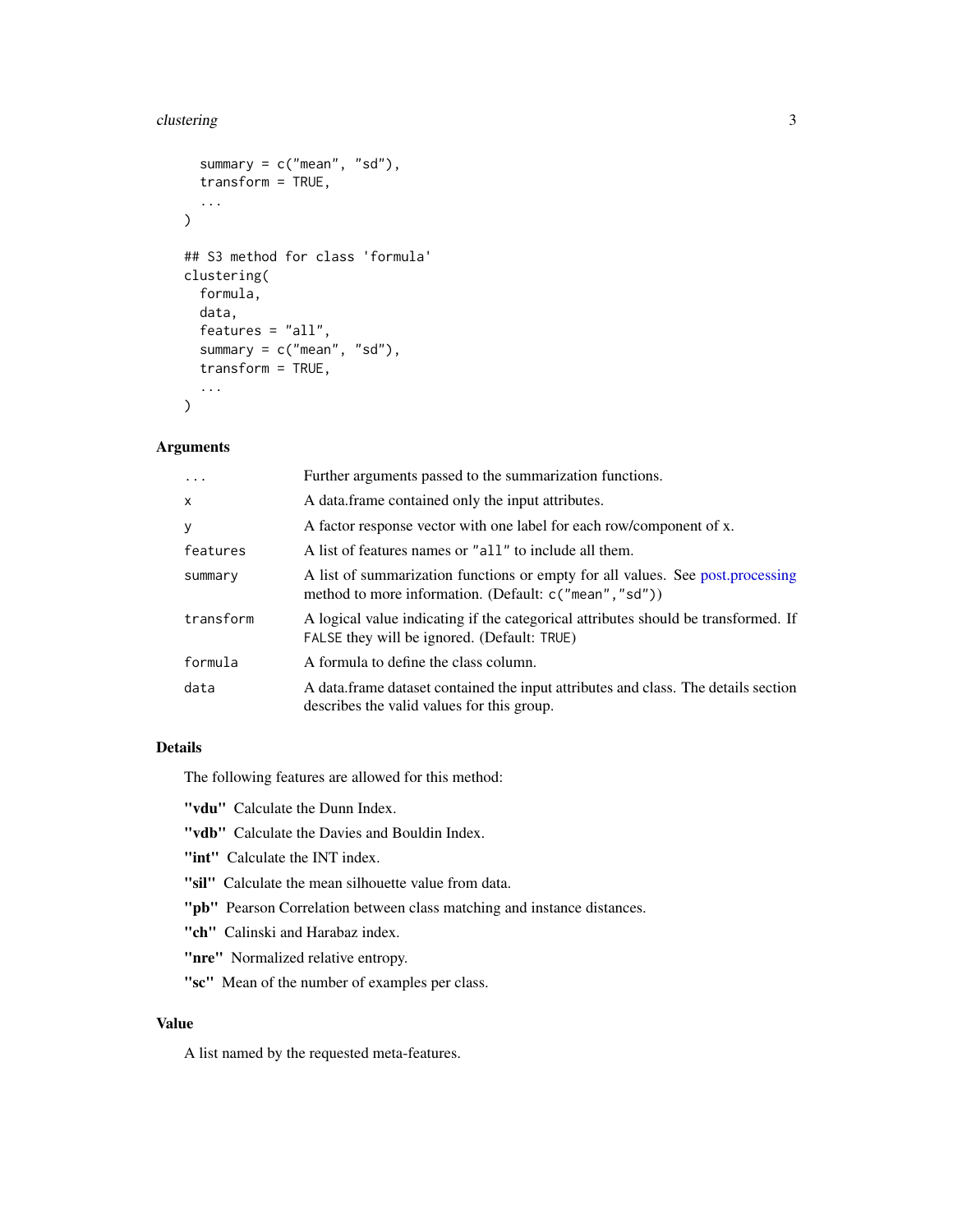### <span id="page-3-0"></span>References

Bruno A. Pimentel, and Andre C. P. L. F. de Carvalho. A new data characterization for selecting clustering algorithms using meta-learning. Information Sciences, volume 477, pages 203 - 219, 2019.

### See Also

```
Other meta-features: complexity(), concept(), general(), infotheo(), itemset(), landmarking(),
model.based(), relative(), statistical()
```
#### Examples

```
## Extract all meta-features using formula
clustering(Species ~ ., iris)
## Extract some meta-features
clustering(iris[1:4], iris[5], c("vdu", "vdb", "sil"))
## Use another summarization function
clustering(Species ~ ., iris, summary=c("min", "median", "max"))
```
<span id="page-3-1"></span>complexity *Complexity meta-features*

### Description

The complexity group is a set of measures to characterize the complexity of classification problems based on aspects that quantify the linearity of the data, the presence of informative feature, the sparsity and dimensionality of the datasets.

#### Usage

```
complexity(...)
## Default S3 method:
complexity(x, y, features = "all", summary = c("mean", "sd"), ...)
## S3 method for class 'formula'
complexity(formula, data, features = "all", summary = c("mean", "sd"), ...)
```
#### Arguments

| $\cdots$ | Not used.                                                                                                                             |
|----------|---------------------------------------------------------------------------------------------------------------------------------------|
| X        | A data frame contained only the input attributes.                                                                                     |
| V        | A factor response vector with one label for each row/component of x.                                                                  |
| features | A list of features names or "all" to include all them. The supported values are<br>described in the details section. (Default: "all") |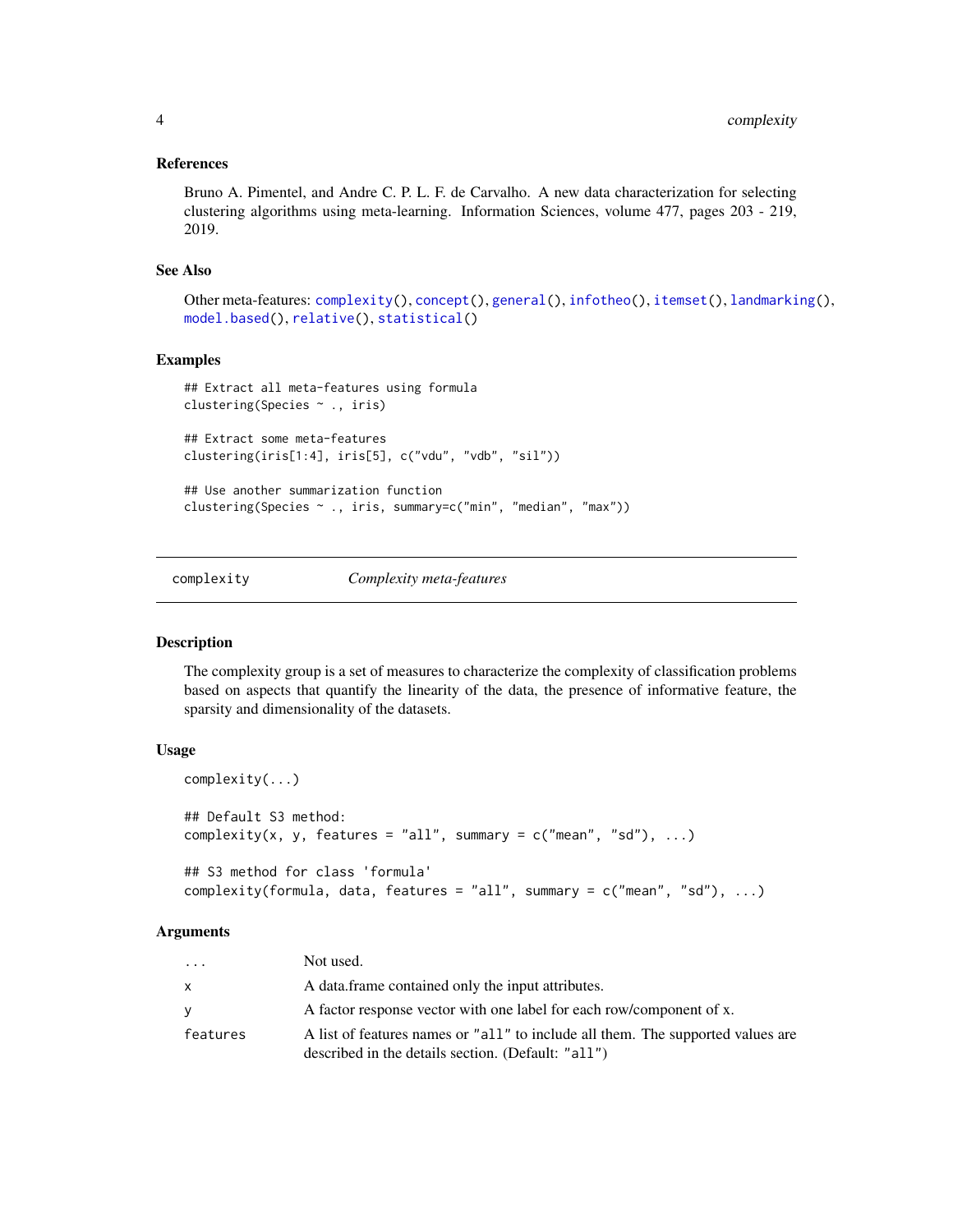### <span id="page-4-0"></span>complexity 5

| summary | A list of summarization functions or empty for all values. See post.processing<br>method to more information. (Default: c("mean", "sd")) |
|---------|------------------------------------------------------------------------------------------------------------------------------------------|
| formula | A formula to define the class column.                                                                                                    |
| data    | A data frame dataset contained the input attributes and class                                                                            |

### Details

The following features are allowed for classification problems:

- "C1" Entropy of class proportions.
- "C2" Multi-class imbalance ratio.
- "F1" Fisher's discriminant ratio.
- "F1v" The directional-vector Fisher's discriminant ratio.
- "F2" Overlapping of the per-class bounding boxes.
- "F3" Maximum individual feature efficiency.
- "F4" Collective feature efficiency.
- "L1" Distance of erroneous instances to a linear classifier.
- "L2" Training error of a linear classifier.
- "L3" Nonlinearity of a linear classifier.
- "LSC" Local-Set cardinality average.
- "N1" Fraction of points lying on the class boundary.
- "N2" Average intra/inter class nearest neighbor distances.
- "N3" Leave-one-out error rate of the 1-nearest neighbor algorithm.
- "N4" Nonlinearity of the one-nearest neighbor classifier.
- "T1" Fraction of maximum covering spheres on data.
- "T2" Average number of samples per dimension.
- "T3" Average intrinsic dimensionality per number of examples.
- "T4" Intrinsic dimensionality proportion.

Also it is possible to ask for a subgroup of features:

- "balance" Include the measures C1 and C2.
- "dimensionality" Include the measures T2, T3 and T4.
- "linearity" Include the measures L1, L2 and L3.
- "neighborhood" Include the measures N1, N2, N3, N4, T1 and LSC.
- "network" Include the measures Density, ClsCoef and Hubs.
- "overlapping" Include the measures F1, F1v, F2, F3 and F4.

#### Value

A list named by the requested meta-features.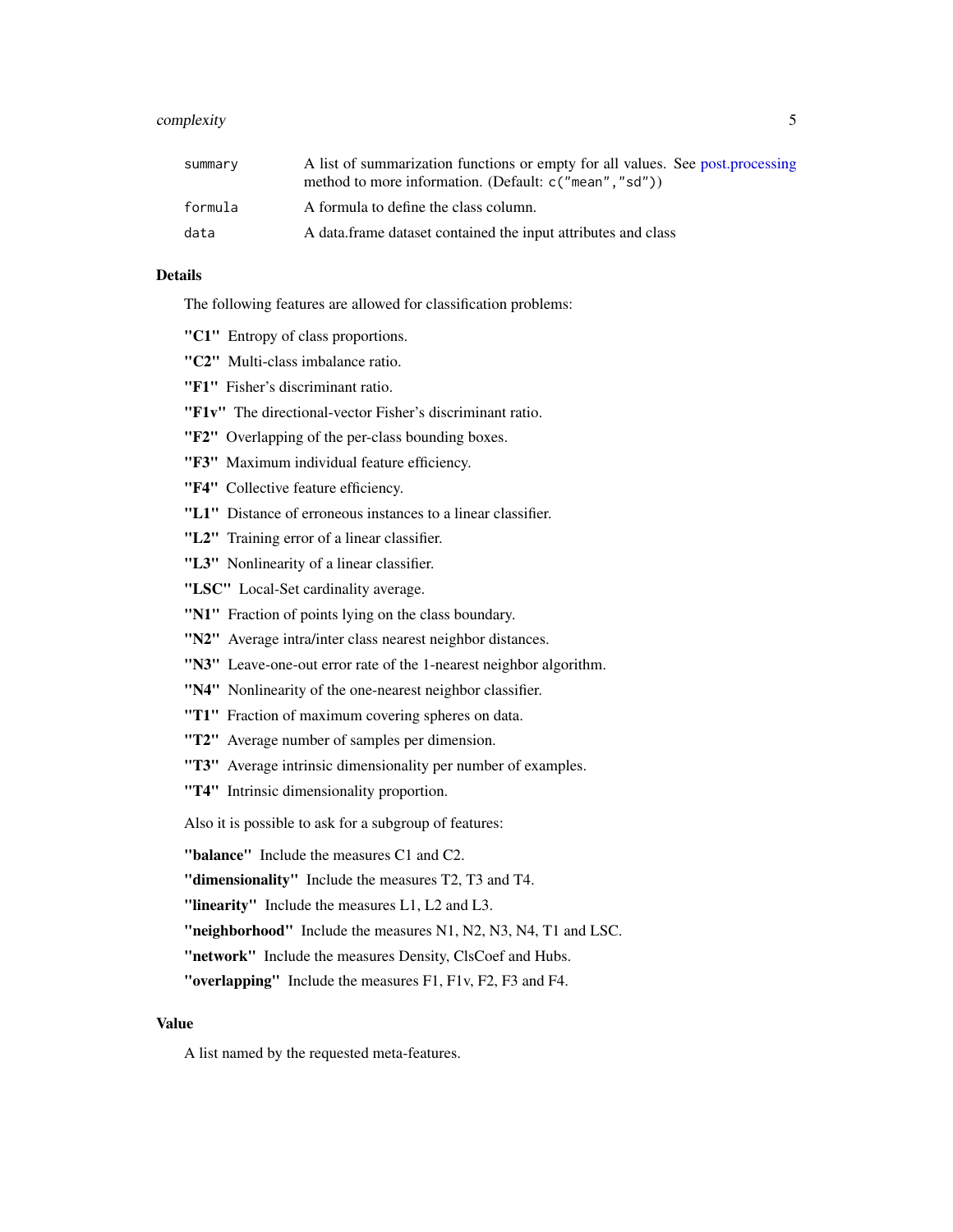#### <span id="page-5-0"></span>References

Ana C. Lorena, Luis P. F. Garcia, Jens Lehmann, Marcilio C. P. Souto, and Tin Kam Ho. 2019. How Complex Is Your Classification Problem?: A Survey on Measuring Classification Complexity. ACM Comput. Surv. 52, 5.

Lorena, A. C., Maciel, A. I., de Miranda, P. B. C., Costa, I. G., and Prudencio, R. B. C. (2018). Data complexity meta-features for regression problems. Machine Learning, 107(1):209-246.

Ho, T., and Basu, M. (2002). Complexity measures of supervised classification problems. IEEE Transactions on Pattern Analysis and Machine Intelligence, 24(3):289-300.

#### See Also

```
Other meta-features: clustering(), concept(), general(), infotheo(), itemset(), landmarking(),
model.based(), relative(), statistical()
```
### Examples

```
## Extract all metafeatures
complexity(Species ~ ., iris)
```

```
## Extract some metafeatures
complexity(iris[30:120, 1:4], iris[30:120, 5], c("F1", "F2", "linearity"))
```
<span id="page-5-1"></span>

concept *Concept Meta-features*

### **Description**

Concept characterization features measure the sparsity of the input space and the irregularity of the input-output distribution measures extract information about validation index.

#### Usage

```
concept(...)
## Default S3 method:
concept(
  x,
  y,
  features = "all",
  summary = c("mean", "sd"),
  transform = TRUE,
  ...
)
## S3 method for class 'formula'
concept(
  formula,
```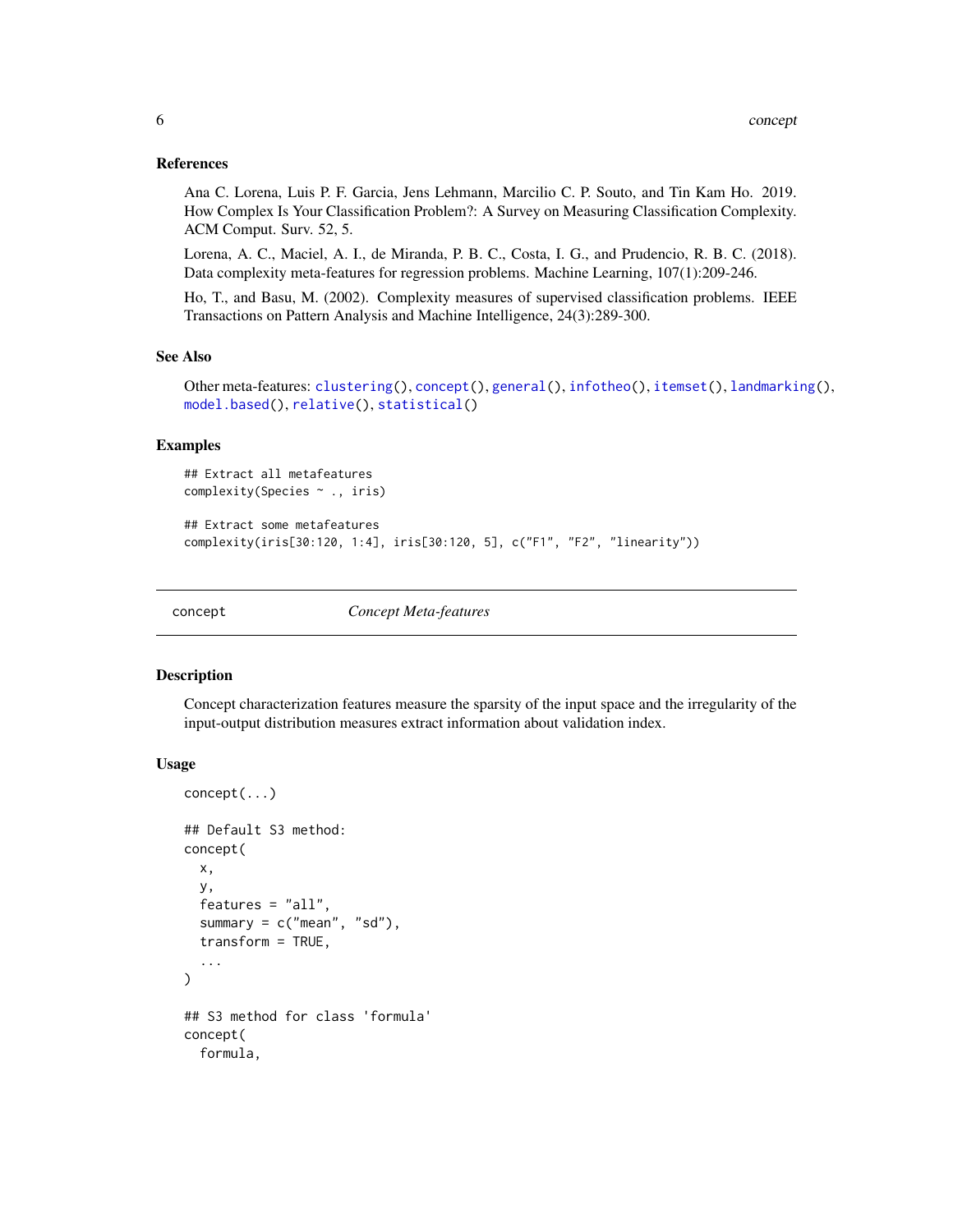#### <span id="page-6-0"></span>concept 7

```
data,
  features = "all",
  summary = c("mean", "sd"),
  transform = TRUE,
  ...
)
```
### Arguments

| $\ddots$  | Further arguments passed to the summarization functions.                                                                                 |
|-----------|------------------------------------------------------------------------------------------------------------------------------------------|
| X         | A data frame contained only the input attributes.                                                                                        |
| У         | A factor response vector with one label for each row/component of x.                                                                     |
| features  | A list of features names or "all" to include all them.                                                                                   |
| summary   | A list of summarization functions or empty for all values. See post.processing<br>method to more information. (Default: c("mean", "sd")) |
| transform | A logical value indicating if the categorical attributes should be transformed. If<br>FALSE they will be ignored. (Default: TRUE)        |
| formula   | A formula to define the class column.                                                                                                    |
| data      | A data frame dataset contained the input attributes and class. The details section<br>describes the valid values for this group.         |

#### Details

The following features are allowed for this method:

"cohesiveness" Example Cohesiveness is a different version of the wgDist measure.

"conceptvar" Concept variation estimates the variability of class labels among examples.

"impconceptvar" Improved concept variation is a different version of the conceptvar measure.

"wgDist" Weighted distance captures how dense or sparse is the example distribution.

### Value

A list named by the requested meta-features.

### References

Vilalta, R., & Drissi, Y. (2002). A characterization of difficult problems in classification. In M. A. Wani, H. R. Arabnia, K. J. Cios, K. Hafeez, G. Kendall (Eds.), Proceedings ofthe 2002 international conference on machine learning and applications - ICMLA 2002, June 24-27, 2002, Las Vegas, Nevada (pp. 133-138).

Vilalta, R., 1999. Understanding accuracy performance through concept characterization and algorithm analysis. In: ECML Workshop on Recent Advances in Meta-Learning and Future Work. pp. 3-9.

#### See Also

Other meta-features: [clustering\(](#page-1-1)), [complexity\(](#page-3-1)), [general\(](#page-7-1)), [infotheo\(](#page-9-1)), [itemset\(](#page-11-1)), [landmarking\(](#page-12-1)), [model.based\(](#page-21-1)), [relative\(](#page-25-1)), [statistical\(](#page-27-1))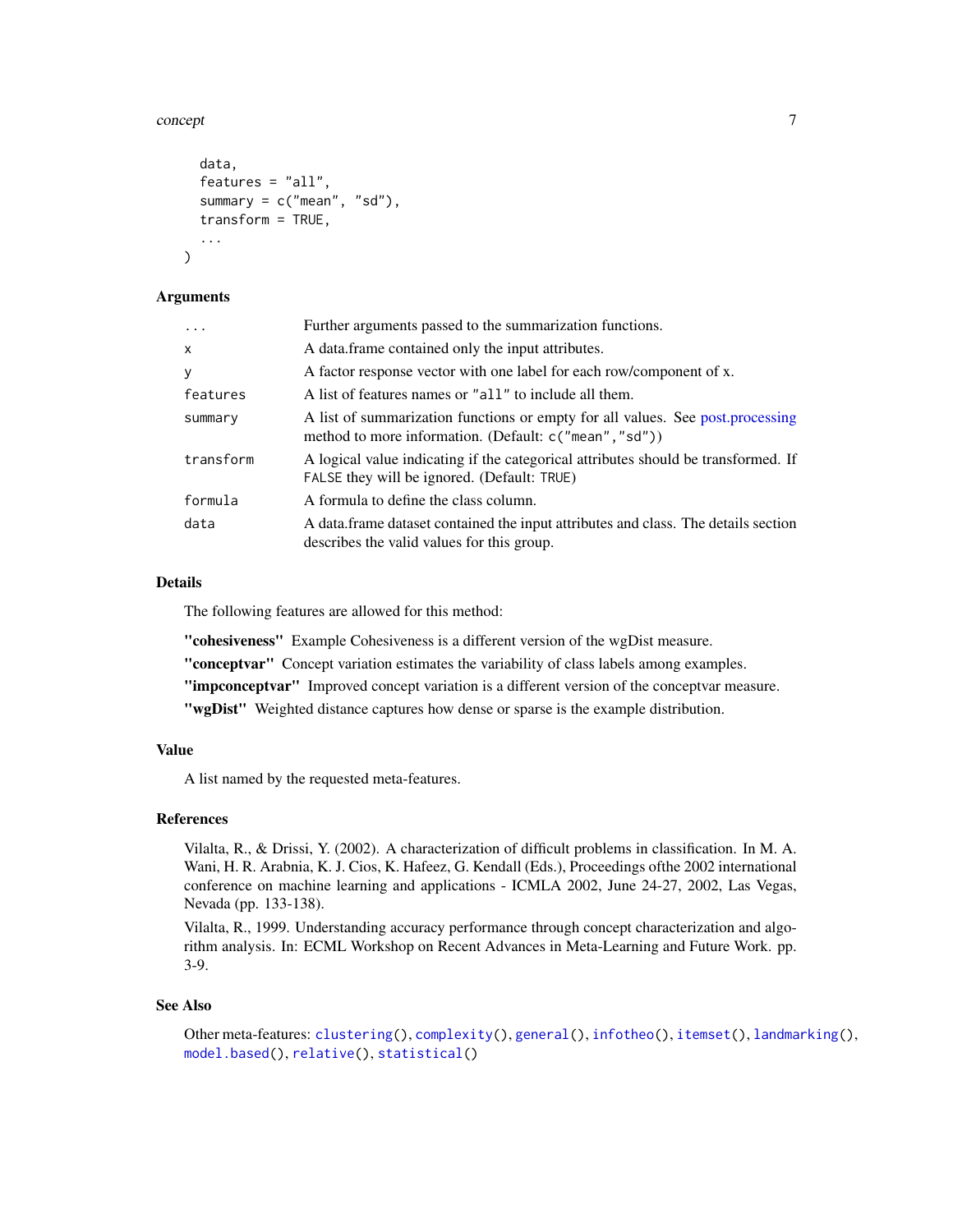8 general states of the state of the state of the state of the state of the state of the state of the state of the state of the state of the state of the state of the state of the state of the state of the state of the sta

#### Examples

```
## Extract all meta-features using formula
concept(Species ~ ., iris)
## Extract some meta-features
concept(iris[1:4], iris[5], c("conceptvar"))
## Use another summarization function
concept(Species ~ ., iris, summary=c("min", "median", "max"))
```
### <span id="page-7-1"></span>general *General meta-features*

### Description

General meta-features include general information related to the dataset. It is also known as simple measures.

### Usage

```
general(...)
## Default S3 method:
general(x, y, features = "all", summary = c("mean", "sd"), ...)
## S3 method for class 'formula'
general(formula, data, features = "all", summary = c("mean", "sd"), ...)
```
### Arguments

| $\cdots$ | Not used.                                                                                                                                 |
|----------|-------------------------------------------------------------------------------------------------------------------------------------------|
| X        | A data frame contained only the input attributes.                                                                                         |
| У        | A factor response vector with one label for each row/component of x.                                                                      |
| features | A list of features names or "all" to include all them. The supported values are<br>described in the details section. (Default: "all")     |
| summary  | A list of summarization functions or empty for all values. See post, processing<br>method to more information. (Default: c("mean", "sd")) |
| formula  | A formula to define the class column.                                                                                                     |
| data     | A data frame dataset contained the input attributes and class                                                                             |
|          |                                                                                                                                           |

### Details

The following features are allowed for this method:

"attrToInst" Ratio of the number of attributes per the number of instances, also known as dimensionality.

<span id="page-7-0"></span>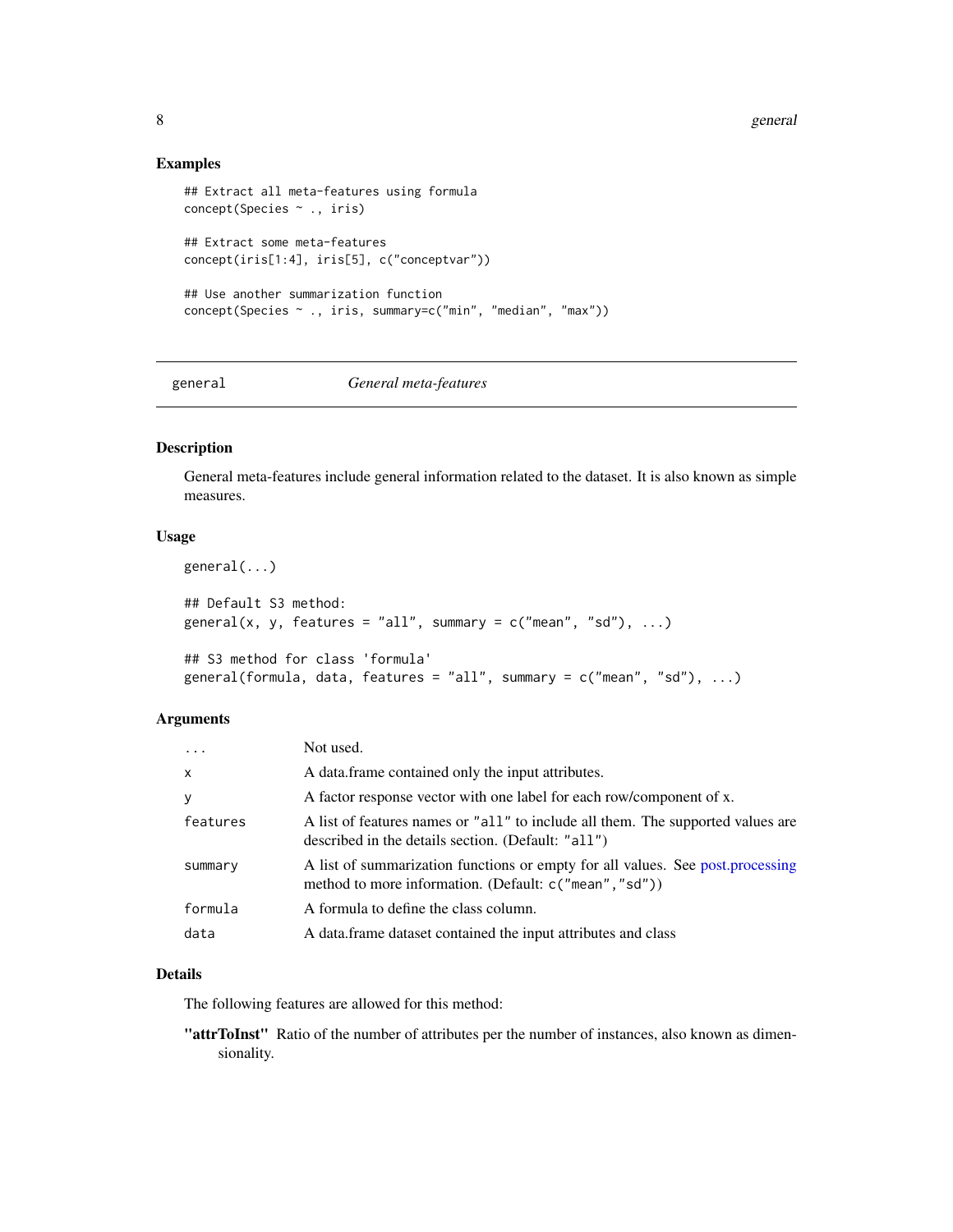#### <span id="page-8-0"></span>general the set of the set of the set of the set of the set of the set of the set of the set of the set of the set of the set of the set of the set of the set of the set of the set of the set of the set of the set of the s

"catToNum" Ratio of the number of categorical attributes per the number of numeric attributes.

"freqClass" Proportion of the classes values (multi-valued).

"instToAttr" Ratio of the number of instances per the number of attributes.

"nrAttr" Number of attributes.

"**nrBin**" Number of binary attributes.

"nrCat" Number of categorical attributes.

"nrClass" Number of classes.

"nrInst" Number of instances.

"nrNum" Number of numeric attributes.

"numToCat" Ratio of the number of numeric attributes per the number of categorical attributes.

#### Value

A list named by the requested meta-features.

#### References

Donald Michie, David J. Spiegelhalter, Charles C. Taylor, and John Campbell. Machine Learning, Neural and Statistical Classification, volume 37. Ellis Horwood Upper Saddle River, 1994.

Guido Lindner and Rudi Studer. AST: Support for algorithm selection with a CBR approach. In European Conference on Principles of Data Mining and Knowledge Discovery (PKDD), pages 418 - 423, 1999.

Ciro Castiello, Giovanna Castellano, and Anna M. Fanelli. Meta-data: Characterization of input features for meta-learning. In 2nd International Conference on Modeling Decisions for Artificial Intelligence (MDAI), pages 457 - 468, 2005.

### See Also

```
Other meta-features: clustering(), complexity(), concept(), infotheo(), itemset(), landmarking(),
model.based(), relative(), statistical()
```
#### Examples

```
## Extract all metafeatures
general(Species ~ ., iris)
## Extract some metafeatures
general(iris[1:100, 1:4], iris[1:100, 5], c("nrAttr", "nrClass"))
## Extract all meta-features without summarize prop.class
general(Species ~ ., iris, summary=c())
## Use another summarization functions
general(Species ~ ., iris, summary=c("sd","min","iqr"))
```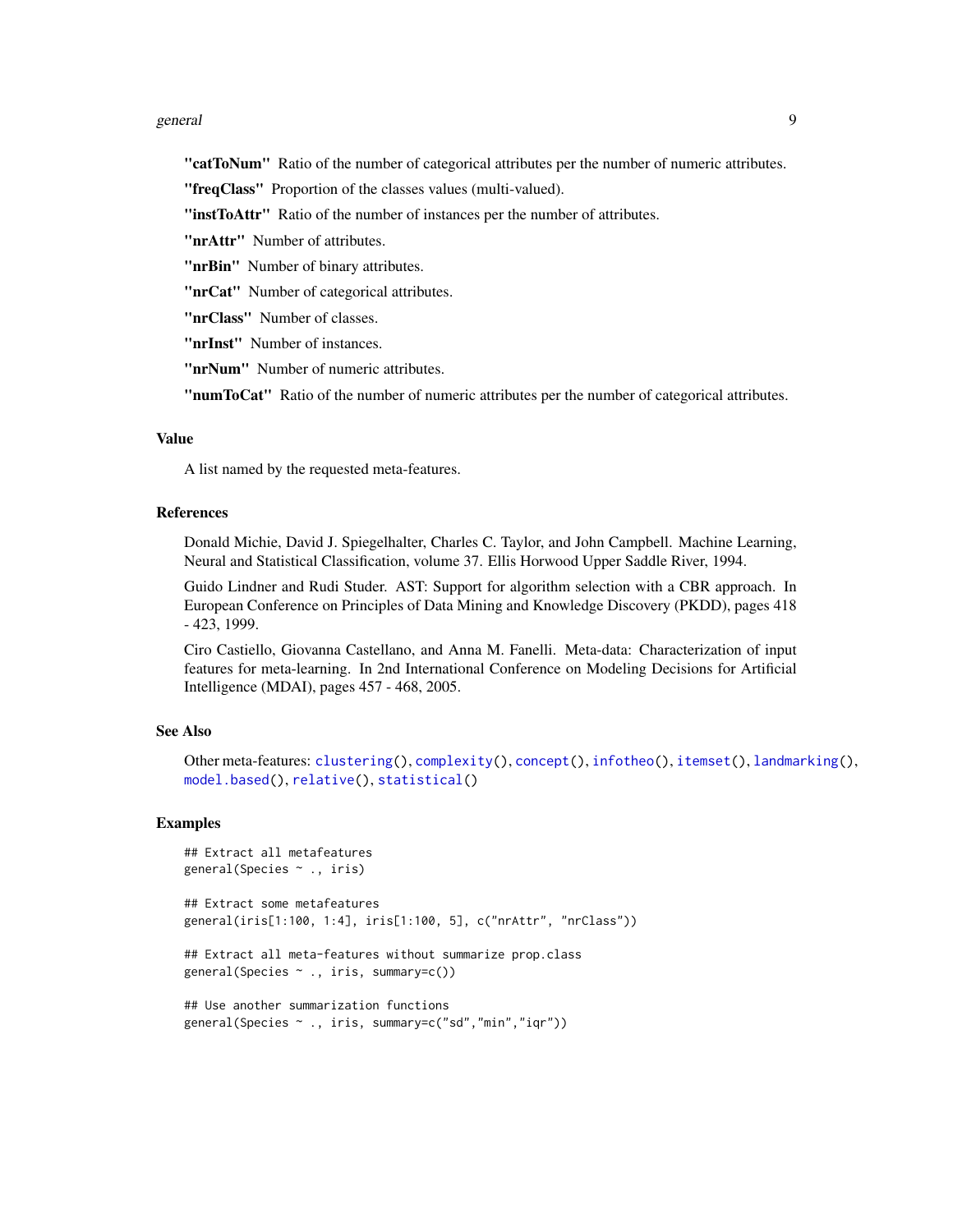<span id="page-9-1"></span><span id="page-9-0"></span>Information-theoretic meta-features are particularly appropriate to describe discrete (categorical) attributes, but they also fit continuous ones so a discretization is required.

### Usage

```
infotheo(...)
## Default S3 method:
infotheo(
  x,
 y,
  features = "all",summary = c("mean", "sd"),
  transform = TRUE,
  ...
)
## S3 method for class 'formula'
infotheo(
  formula,
  data,
  features = "all",
  summary = c("mean", "sd"),
  transform = TRUE,
  ...
)
```
### Arguments

| $\cdot$      | Further arguments passed to the summarization functions.                                                                                 |
|--------------|------------------------------------------------------------------------------------------------------------------------------------------|
| $\mathsf{x}$ | A data frame contained only the input attributes.                                                                                        |
| У            | A factor response vector with one label for each row/component of x.                                                                     |
| features     | A list of features names or "all" to include all them. The supported values are<br>described in the details section. (Default: "all")    |
| summary      | A list of summarization functions or empty for all values. See post processing<br>method to more information. (Default: c("mean", "sd")) |
| transform    | A logical value indicating if the numeric attributes should be transformed. If<br>FALSE they will be ignored. (Default: TRUE)            |
| formula      | A formula to define the class column.                                                                                                    |
| data         | A data. frame dataset contained the input attributes and class The details section<br>describes the valid values for this group.         |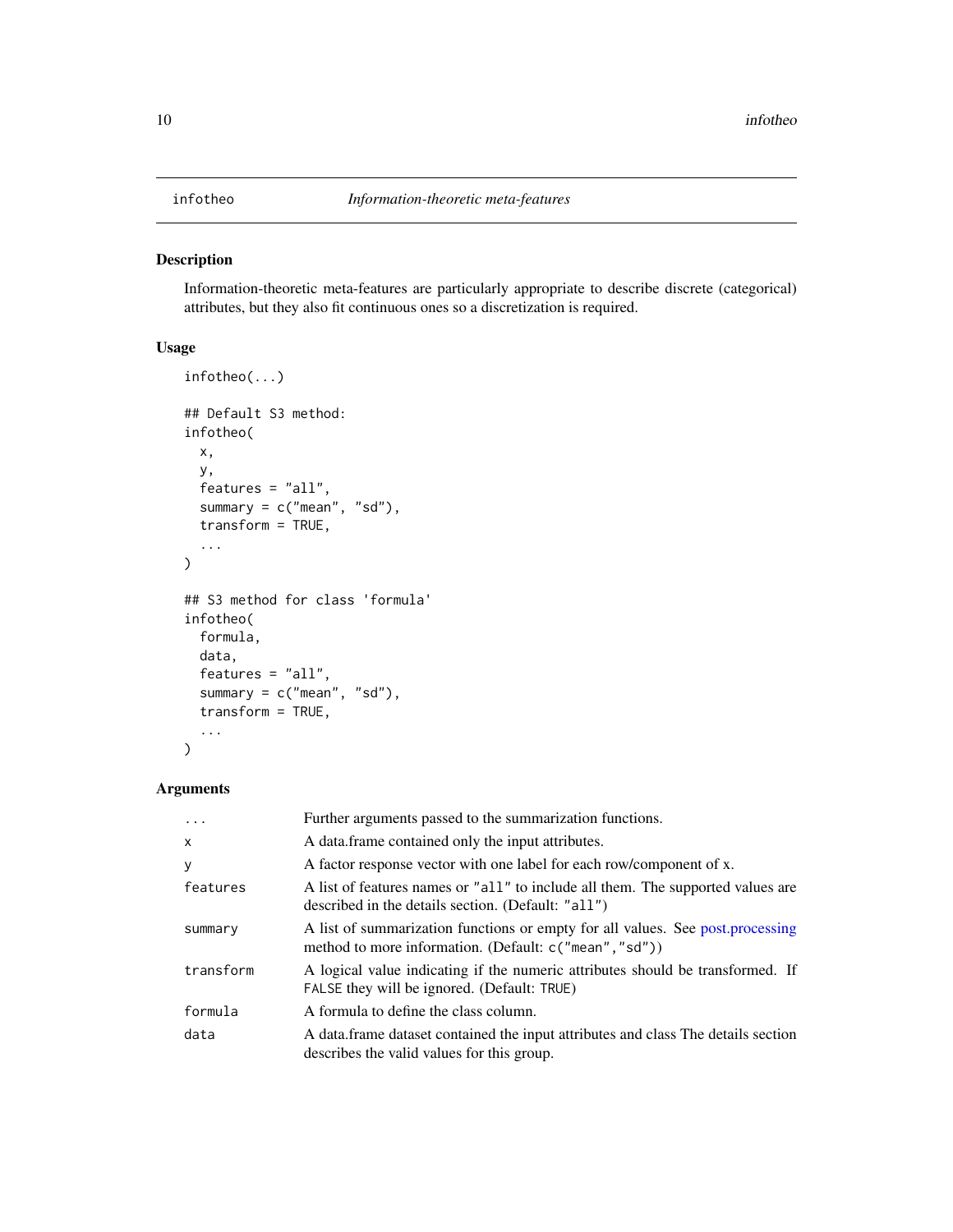#### <span id="page-10-0"></span>infotheo 11

### Details

The following features are allowed for this method:

- "attrConc" Attributes concentration. It is the Goodman and Kruskal's tau measure otherwise known as the concentration coefficient computed for each pair of attributes (multi-valued).
- "attrEnt" Attributes entropy, a measure of randomness of each attributes in the dataset (multivalued).
- "classConc" Class concentration, similar to "attrConc", however, it is computed for each attribute and the class (multi-valued).
- "classEnt" Class entropy, which describes how much information is necessary to specify the class in the dataset.
- "eqNumAttr" Equivalent number of attributes, which represents the number of attributes suitable to optimally solve the classification task using the dataset.
- "jointEnt" Joint entropy, which represents the total entropy of each attribute and the class (multivalued).
- "mutInf" Mutual information, that is the common information shared between each attribute and the class in the dataset (multi-valued).
- "nsRatio" Noise ratio, which describes the amount of irrelevant information contained in the dataset.

This method uses the unsupervised data discretization procedure provided by [discretize](#page-0-0) function, where the default values are used when transform=TRUE.

### Value

A list named by the requested meta-features.

#### References

Donald Michie, David J. Spiegelhalter, Charles C. Taylor, and John Campbell. Machine Learning, Neural and Statistical Classification, volume 37. Ellis Horwood Upper Saddle River, 1994.

Alexandros Kalousis and Melanie Hilario. Model selection via meta-learning: a comparative study. International Journal on Artificial Intelligence Tools, volume 10, pages 525 - 554, 2001.

Ciro Castiello, Giovanna Castellano, and Anna Maria Fanelli. Meta-data: Characterization of input features for meta-learning. In 2nd International Conference on Modeling Decisions for Artificial Intelligence (MDAI), pages 457 - 468, 2005.

### See Also

```
Other meta-features: clustering(), complexity(), concept(), general(), itemset(), landmarking(),
model.based(), relative(), statistical()
```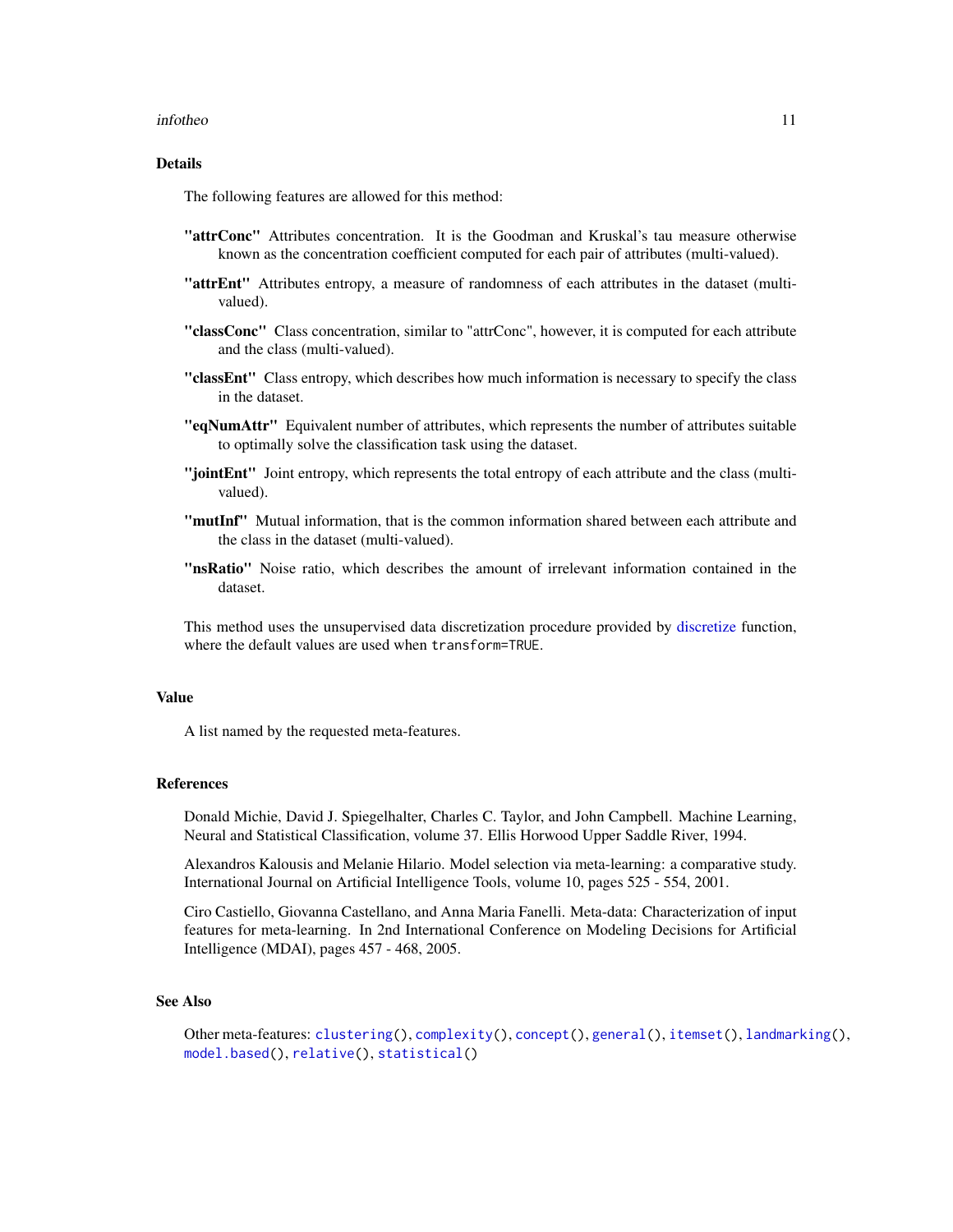12 itemset

### Examples

```
## Extract all metafeatures
infotheo(Species ~ ., iris)
## Extract some metafeatures
infotheo(iris[1:4], iris[5], c("classEnt", "jointEnt"))
## Extract all meta-features without summarize the results
infotheo(Species ~ ., iris, summary=c())
## Use another summarization functions
infotheo(Species ~ ., iris, summary=c("min", "median", "max"))
## Do not transform the data (using only categorical attributes)
infotheo(Species ~ ., iris, transform=FALSE)
```
<span id="page-11-1"></span>itemset *Itemset Meta-features*

#### Description

Itemset characterization features measure measure the distribution of values of both single attributes and pairs of attributes.

### Usage

```
itemset(...)
## Default S3 method:
itemset(x, y, features = "all", summary = c("mean", "sd"), ...)
## S3 method for class 'formula'
itemset(formula, data, features = "all", summary = c("mean", "sd"), ...)
```
### Arguments

| $\cdots$     | Further arguments passed to the summarization functions.                                                                                 |
|--------------|------------------------------------------------------------------------------------------------------------------------------------------|
| $\mathsf{x}$ | A data frame contained only the input attributes.                                                                                        |
| У            | A factor response vector with one label for each row/component of x.                                                                     |
| features     | A list of features names or "all" to include all them.                                                                                   |
| summary      | A list of summarization functions or empty for all values. See post.processing<br>method to more information. (Default: c("mean", "sd")) |
| formula      | A formula to define the class column.                                                                                                    |
| data         | A data frame dataset contained the input attributes and class. The details section<br>describes the valid values for this group.         |

<span id="page-11-0"></span>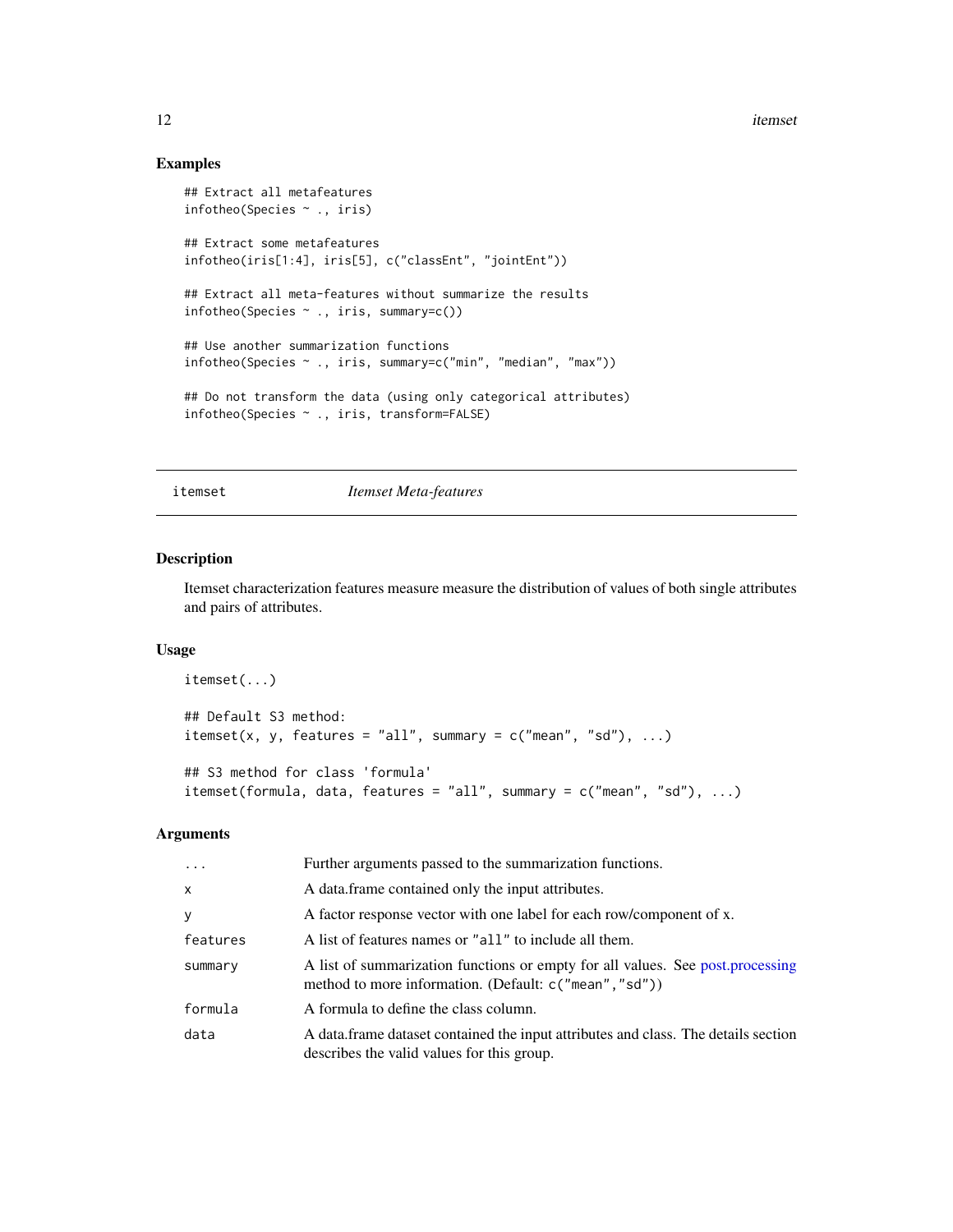### <span id="page-12-0"></span>landmarking 13

### Details

The following features are allowed for this method:

"oneitemset" Individual frequency of each attributes' value.

"twoitemset" Correlation information of the two attributes' value pairs.

"clssitemset" It is a two itemset computed using a predictive attribute and the target.

#### Value

A list named by the requested meta-features.

### References

Song, Q., Wang, G., & Wang, C. (2012). Automatic recommendation of classification algorithms based on data set characteristics. Pattern Recognition, 45(7), 2672-2689.

Wang, G., Song, Q., & Zhu, X. (2015). An improved data characterization method and its application in classification algorithm recommendation. Applied Intelligence, 43(4), 892-912.

#### See Also

Other meta-features: [clustering\(](#page-1-1)), [complexity\(](#page-3-1)), [concept\(](#page-5-1)), [general\(](#page-7-1)), [infotheo\(](#page-9-1)), [landmarking\(](#page-12-1)), [model.based\(](#page-21-1)), [relative\(](#page-25-1)), [statistical\(](#page-27-1))

### Examples

```
## Extract all meta-features using formula
itemset(Species ~ ., iris)
## Extract some meta-features
itemset(iris[1:4], iris[5], c("oneitemset"))
```

```
## Use another summarization function
itemset(Species ~ ., iris, summary=c("min", "median", "max"))
```
<span id="page-12-1"></span>landmarking *Landmarking and Subsampling Landmarking Meta-features*

### **Description**

Landmarking measures are simple and fast learners, from which performance can be extracted.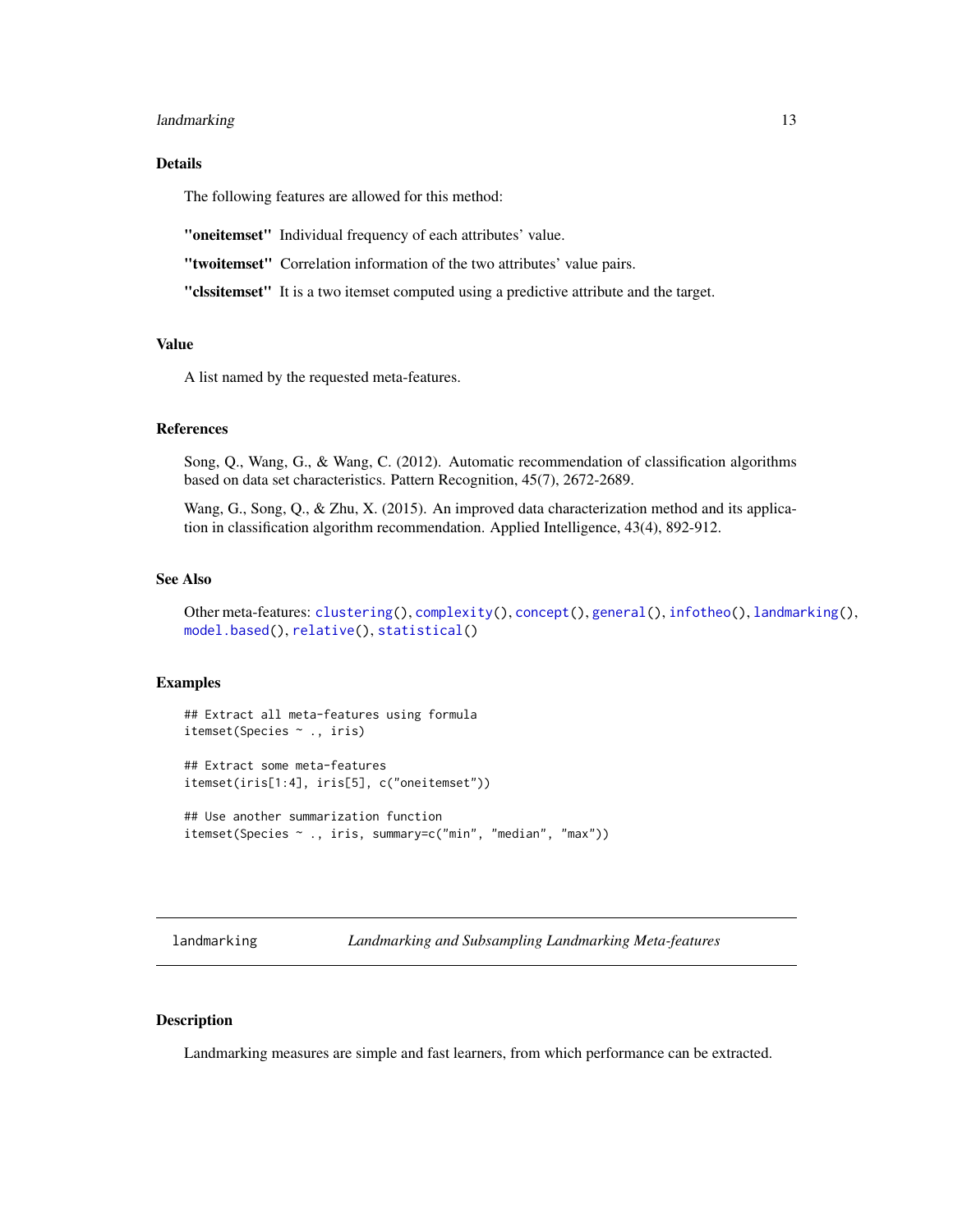### Usage

```
landmarking(...)
## Default S3 method:
landmarking(
 x,
 y,
 features = "all",
 summary = c("mean", "sd"),
 size = 1,folds = 10,
 score = "accuracy",
  ...
\mathcal{L}## S3 method for class 'formula'
landmarking(
 formula,
 data,
 features = "all",
 summary = c("mean", "sd"),
 size = 1,folds = 10,
 score = "accuracy",
  ...
\mathcal{L}
```
### Arguments

| A data frame contained only the input attributes.<br>X                                                                                               |  |
|------------------------------------------------------------------------------------------------------------------------------------------------------|--|
| A factor response vector with one label for each row/component of x.<br>У                                                                            |  |
| A list of features names or "all" to include all them.<br>features                                                                                   |  |
| A list of summarization functions or empty for all values. See post, processing<br>summary<br>method to more information. (Default: c("mean", "sd")) |  |
| The percentage of examples subsampled. Values different from 1 generate the<br>size<br>subsampling-based landmarking metafeatures. (Default: 1.0)    |  |
| The number of k equal size subsamples in k-fold cross-validation. (Default: 10)<br>folds                                                             |  |
| The evaluation measure used to score the classification performance. c("accuracy", "balanced.accura<br>score<br>(Default: "accuracy").               |  |
| A formula to define the class column.<br>formula                                                                                                     |  |
| A data.frame dataset contained the input attributes and class. The details section<br>data<br>describes the valid values for this group.             |  |

<span id="page-13-0"></span>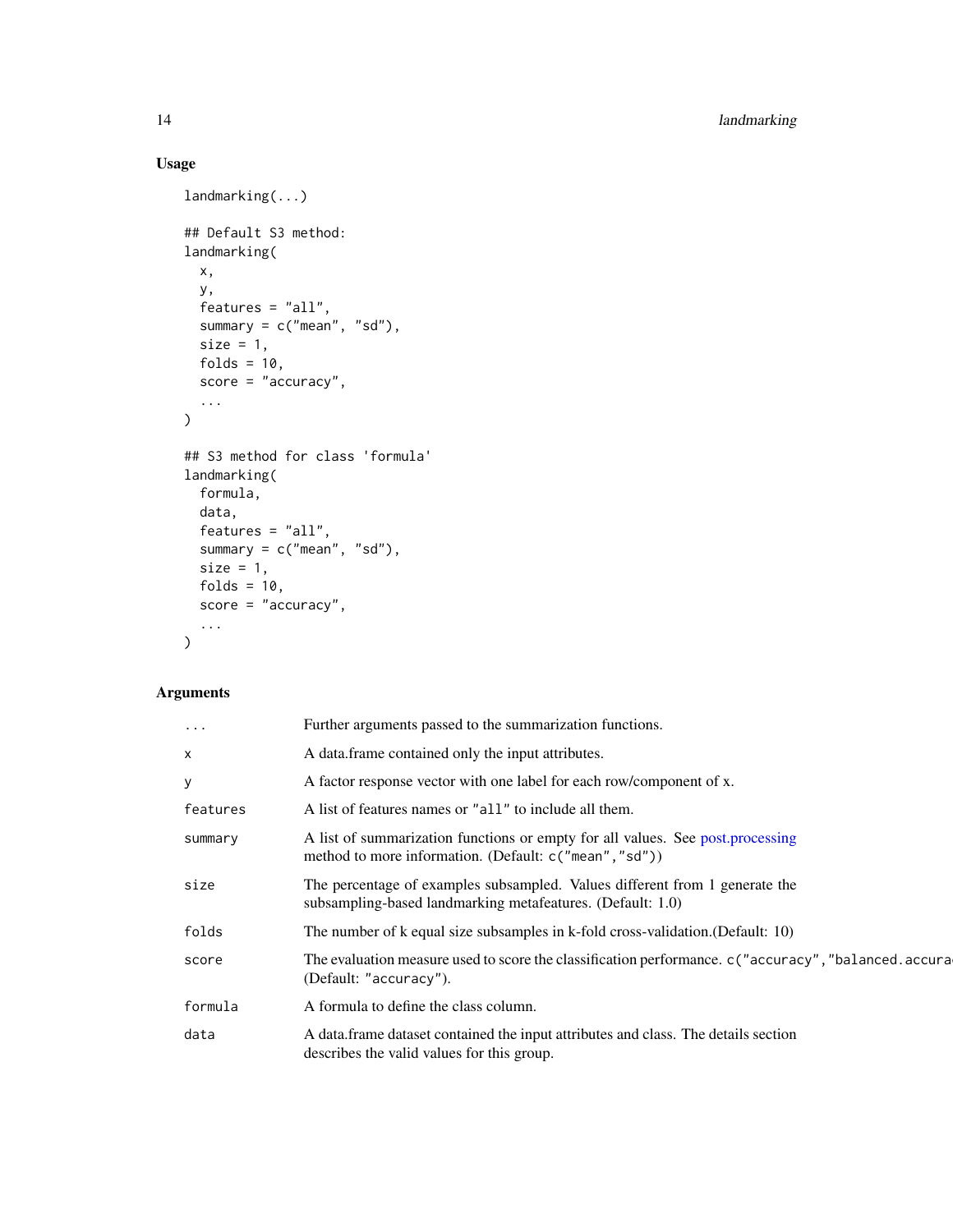#### <span id="page-14-0"></span>landmarking 15

#### Details

The following features are allowed for this method:

- "bestNode" Construct a single decision tree node model induced by the most informative attribute to establish the linear separability (multi-valued).
- "eliteNN" Elite nearest neighbor uses the most informative attribute in the dataset to induce the 1 nearest neighbor. With the subset of informative attributes is expected that the models should be noise tolerant (multi-valued).
- "linearDiscr" Apply the Linear Discriminant classifier to construct a linear split (non parallel axis) in the data to establish the linear separability (multi-valued).
- "naiveBayes" Evaluate the performance of the Naive Bayes classifier. It assumes that the attributes are independent and each example belongs to a certain class based on the Bayes probability (multi-valued).
- "oneNN" Evaluate the performance of the 1-nearest neighbor classifier. It uses the euclidean distance of the nearest neighbor to determine how noisy is the data (multi-valued).
- "randomNode" Construct a single decision tree node model induced by a random attribute. The combination with "bestNode" measure can establish the linear separability (multi-valued).
- "worstNode" Construct a single decision tree node model induced by the worst informative attribute. The combination with "bestNode" measure can establish the linear separability (multi-valued).

#### Value

A list named by the requested meta-features.

#### References

Bernhard Pfahringer, Hilan Bensusan, and Christophe Giraud-Carrier. Meta-learning by landmarking various learning algorithms. In 17th International Conference on Machine Learning (ICML), pages 743 - 750, 2000.

#### See Also

Other meta-features: [clustering\(](#page-1-1)), [complexity\(](#page-3-1)), [concept\(](#page-5-1)), [general\(](#page-7-1)), [infotheo\(](#page-9-1)), [itemset\(](#page-11-1)), [model.based\(](#page-21-1)), [relative\(](#page-25-1)), [statistical\(](#page-27-1))

#### Examples

```
## Extract all meta-features using formula
landmarking(Species ~ ., iris)
## Extract some meta-features
landmarking(iris[1:4], iris[5], c("bestNode", "randomNode", "worstNode"))
## Use another summarization function
landmarking(Species ~ ., iris, summary=c("min", "median", "max"))
## Use 2 folds and balanced accuracy
```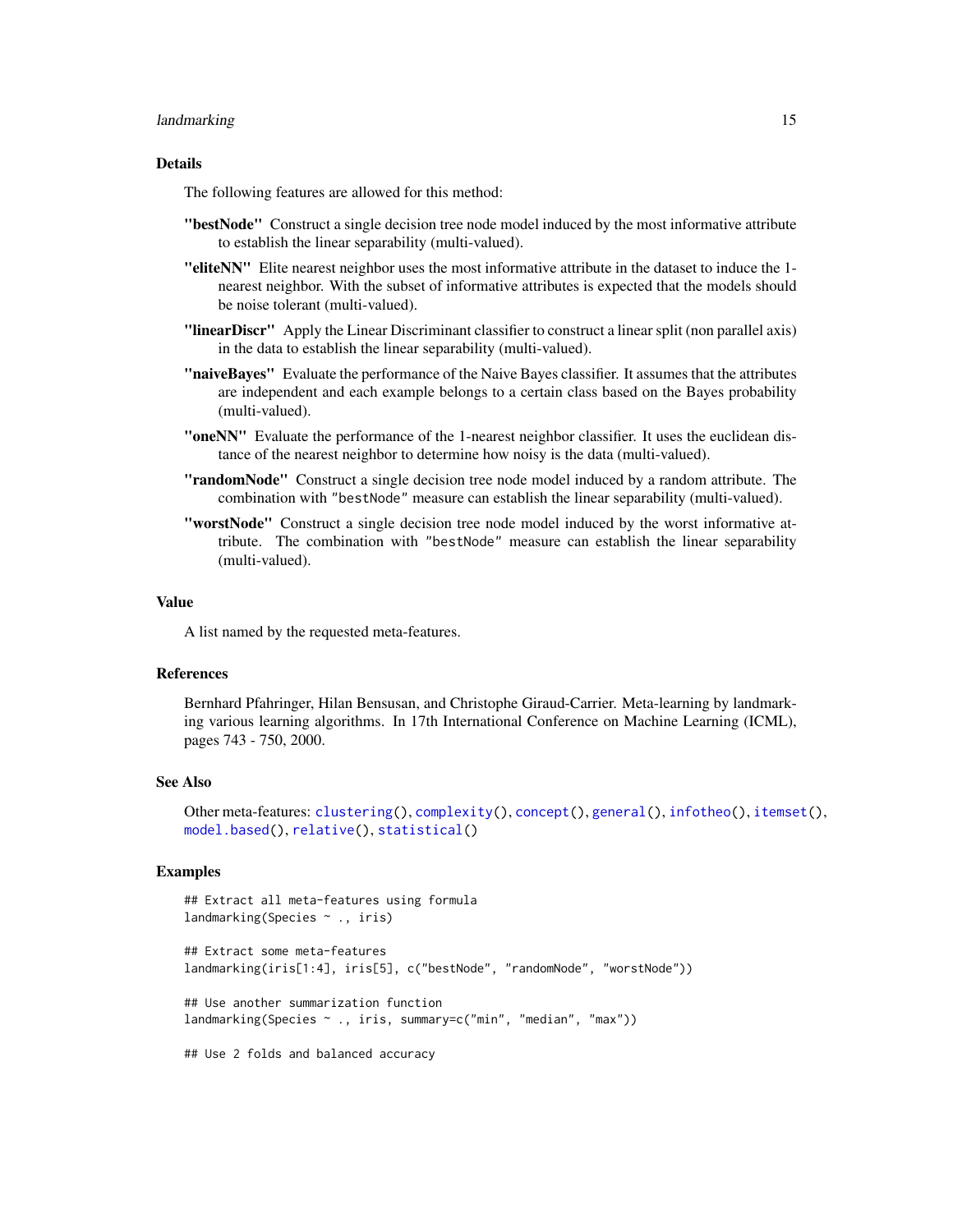```
landmarking(Species ~ ., iris, folds=2, score="balanced.accuracy")
## Extract the subsapling landmarking
landmarking(Species ~ ., iris, size=0.7)
```
ls.clustering *List the best clustering meta-features*

### Description

List the best clustering meta-features

### Usage

ls.clustering()

### Value

A list of best neighbor meta-features names.

### Examples

ls.clustering()

ls.complexity *List the complexity meta-features*

### Description

List the complexity meta-features

### Usage

```
ls.complexity()
```
### Value

A list of complexity meta-features names

### Examples

ls.complexity()

<span id="page-15-0"></span>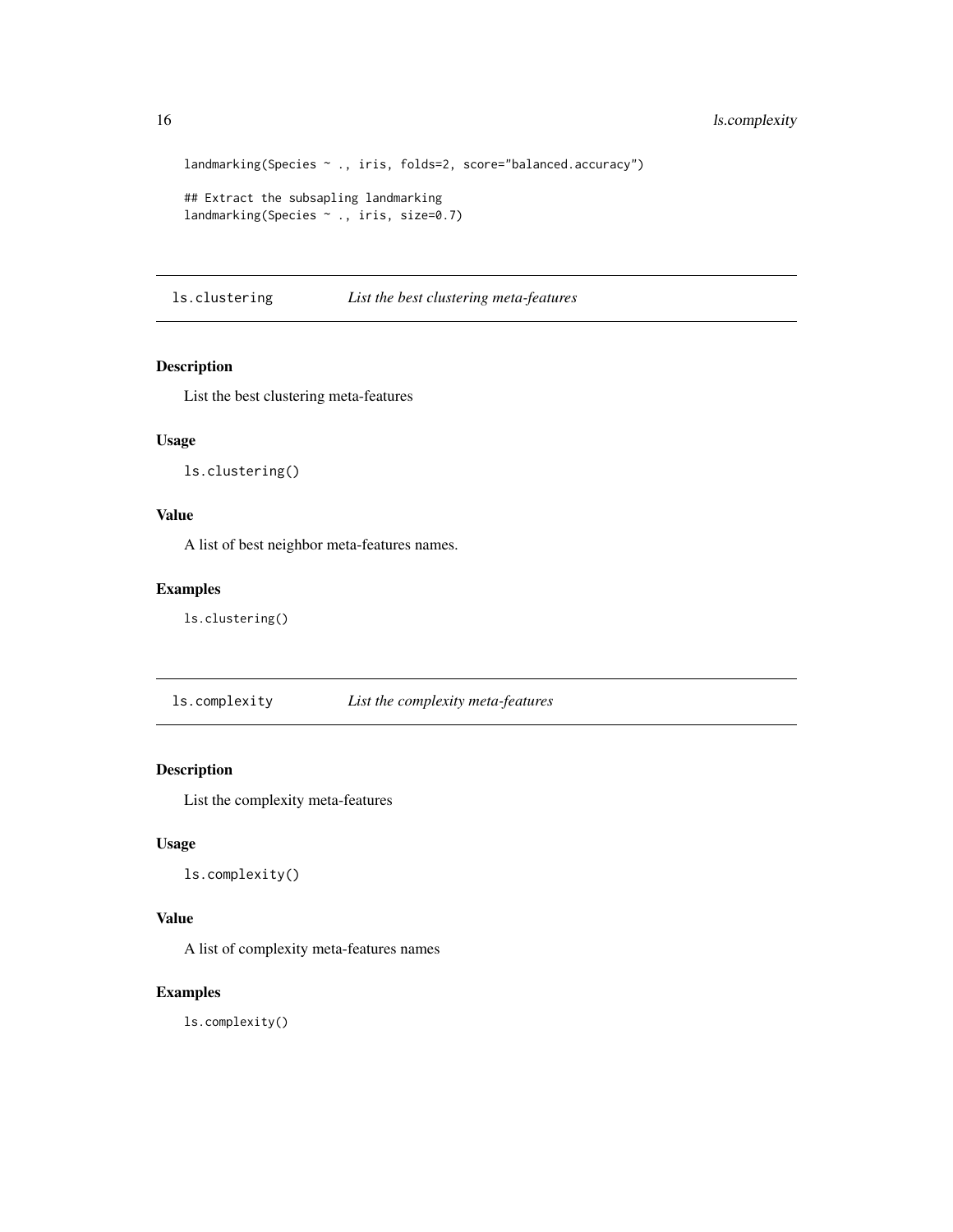<span id="page-16-0"></span>

List the best concept meta-features

### Usage

ls.concept()

### Value

A list of concept meta-features names.

### Examples

ls.concept()

ls.general *List the general meta-features*

### Description

List the general meta-features

### Usage

ls.general()

### Value

A list of general meta-features names

### Examples

ls.general()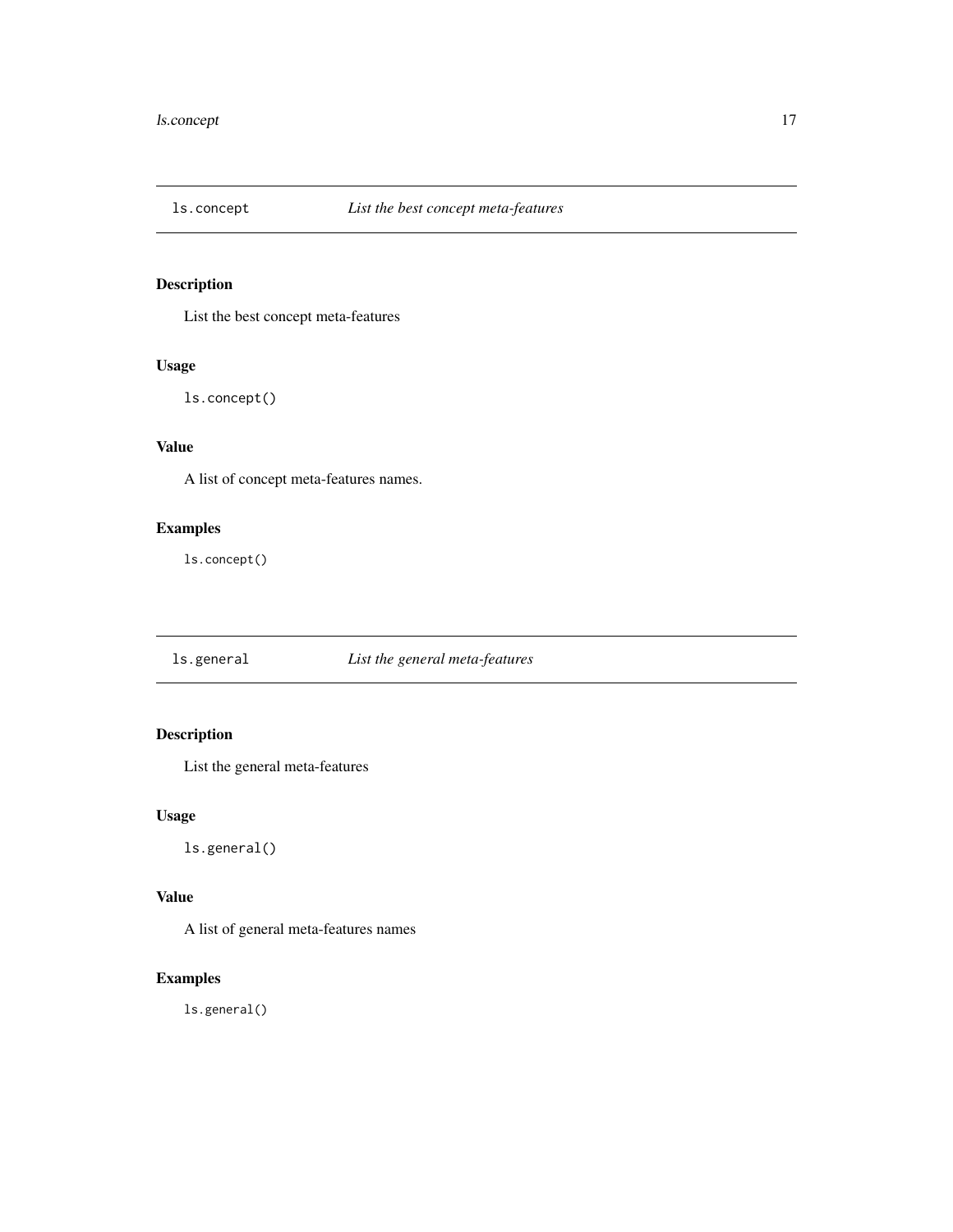<span id="page-17-0"></span>

List the information theoretical meta-features

### Usage

ls.infotheo()

### Value

A list of information theoretical meta-features names

### Examples

ls.infotheo()

ls.itemset *List the itemset meta-features*

### Description

List the itemset meta-features

### Usage

ls.itemset()

### Value

A list of itemset meta-features names.

### Examples

ls.itemset()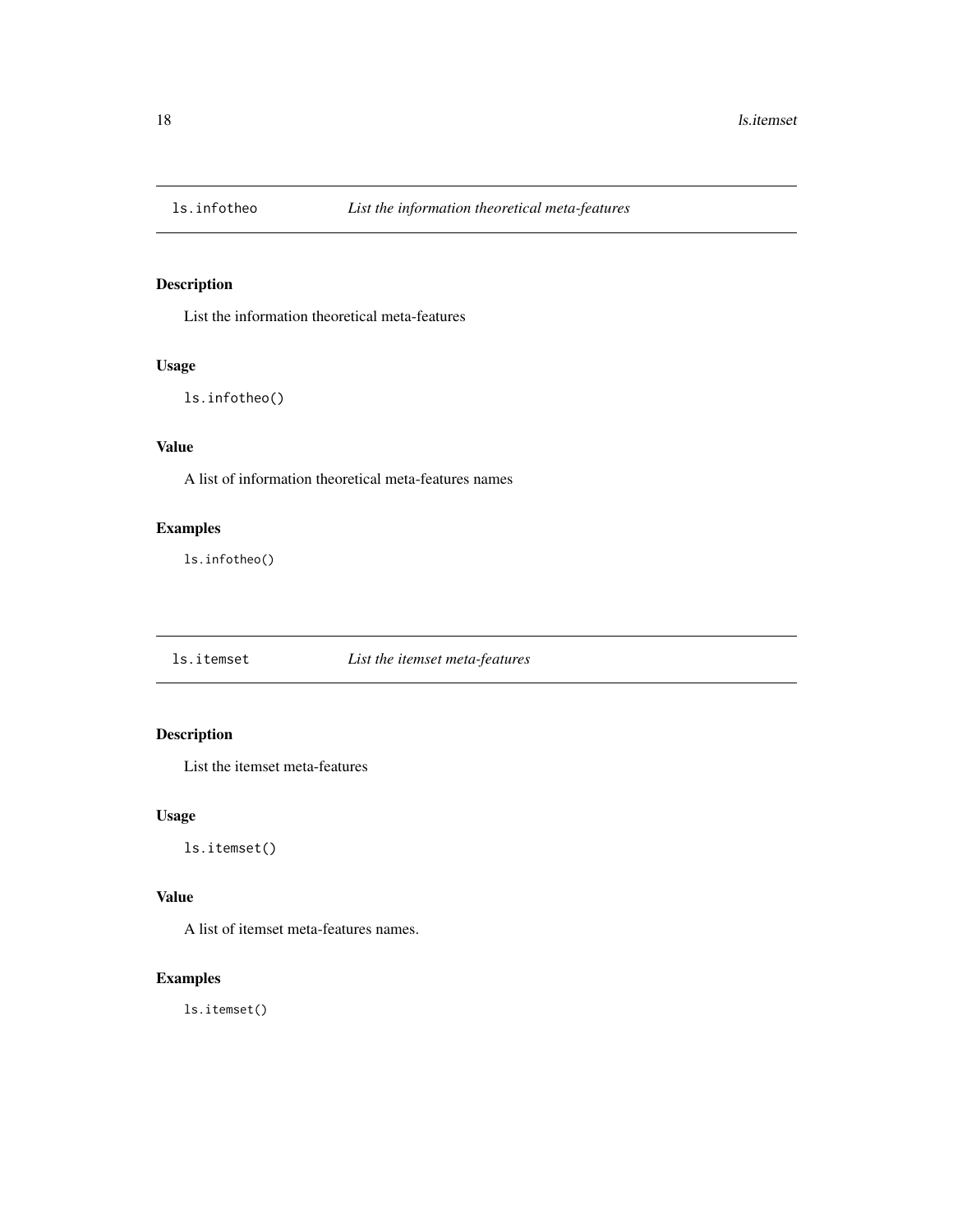<span id="page-18-0"></span>

List the Landmarking meta-features

### Usage

ls.landmarking()

### Value

A list of Landmarking meta-features names.

### Examples

ls.landmarking()

ls.metafeatures *List the meta-features groups*

### Description

List the meta-features groups

### Usage

ls.metafeatures()

### Value

A list of meta-features groups

### Examples

ls.metafeatures()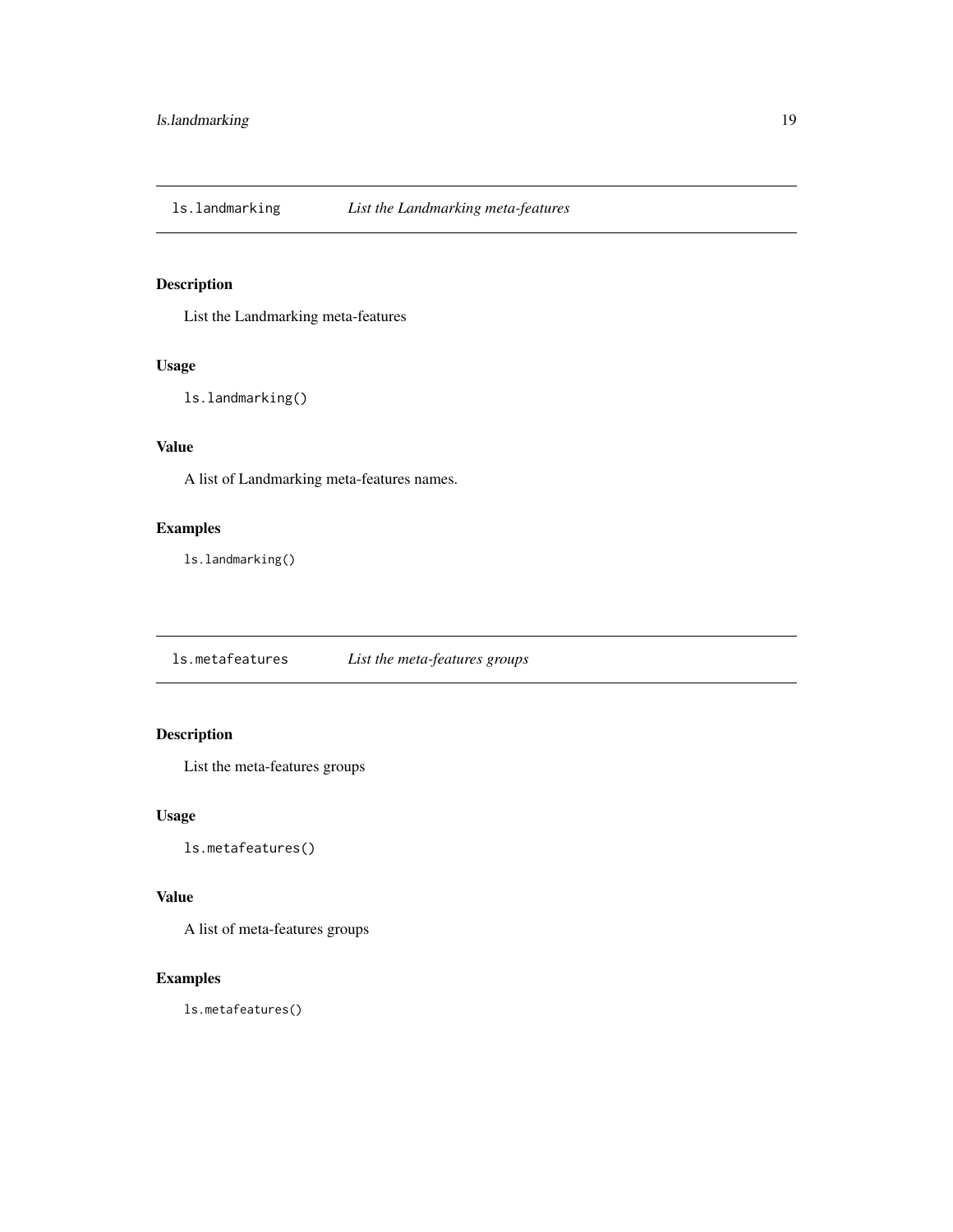<span id="page-19-0"></span>

List the DT model based meta-features

### Usage

```
ls.model.based()
```
### Value

A list of DT model based meta-features names

### Examples

ls.model.based()

ls.relative *List the relative meta-features*

### Description

List the relative meta-features

### Usage

ls.relative()

### Value

A list of relative meta-features names.

### Examples

ls.relative()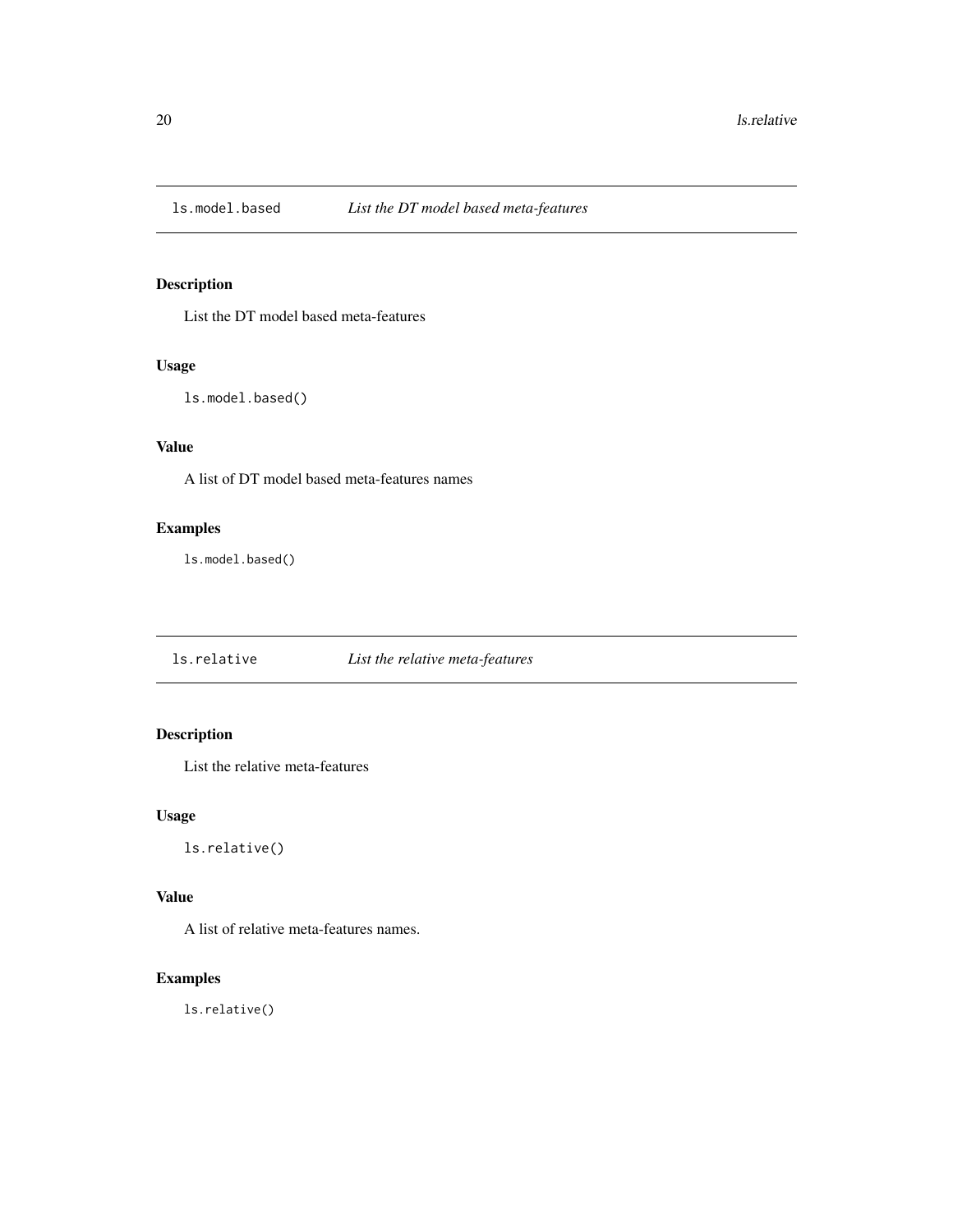<span id="page-20-0"></span>ls.statistical *List the statistical meta-features*

### Description

List the statistical meta-features

#### Usage

```
ls.statistical()
```
### Value

A list of statistical meta-features names

### Examples

ls.statistical()

metafeatures *Extract meta-features from a dataset*

### Description

This is a simple way to extract the meta-features from a dataset, where all meta-features from each group is extracted.

#### Usage

```
metafeatures(...)
## Default S3 method:
metafeatures(x, y, groups = "default", summary = c("mean", "sd"), ...)
```

```
## S3 method for class 'formula'
metafeatures(formula, data, groups = "default", summary = c("mean", "sd"), ...)
```
### Arguments

| $\cdots$ | Optional arguments to the summary methods.                                                                                                                                               |
|----------|------------------------------------------------------------------------------------------------------------------------------------------------------------------------------------------|
| x        | A data frame contained only the input attributes.                                                                                                                                        |
| v        | A factor response vector with one label for each row/component of x.                                                                                                                     |
| groups   | A list of meta-features groups, "default" for traditional groups of meta-features<br>or "all" to include all them. The details section describes the valid values for<br>this parameter. |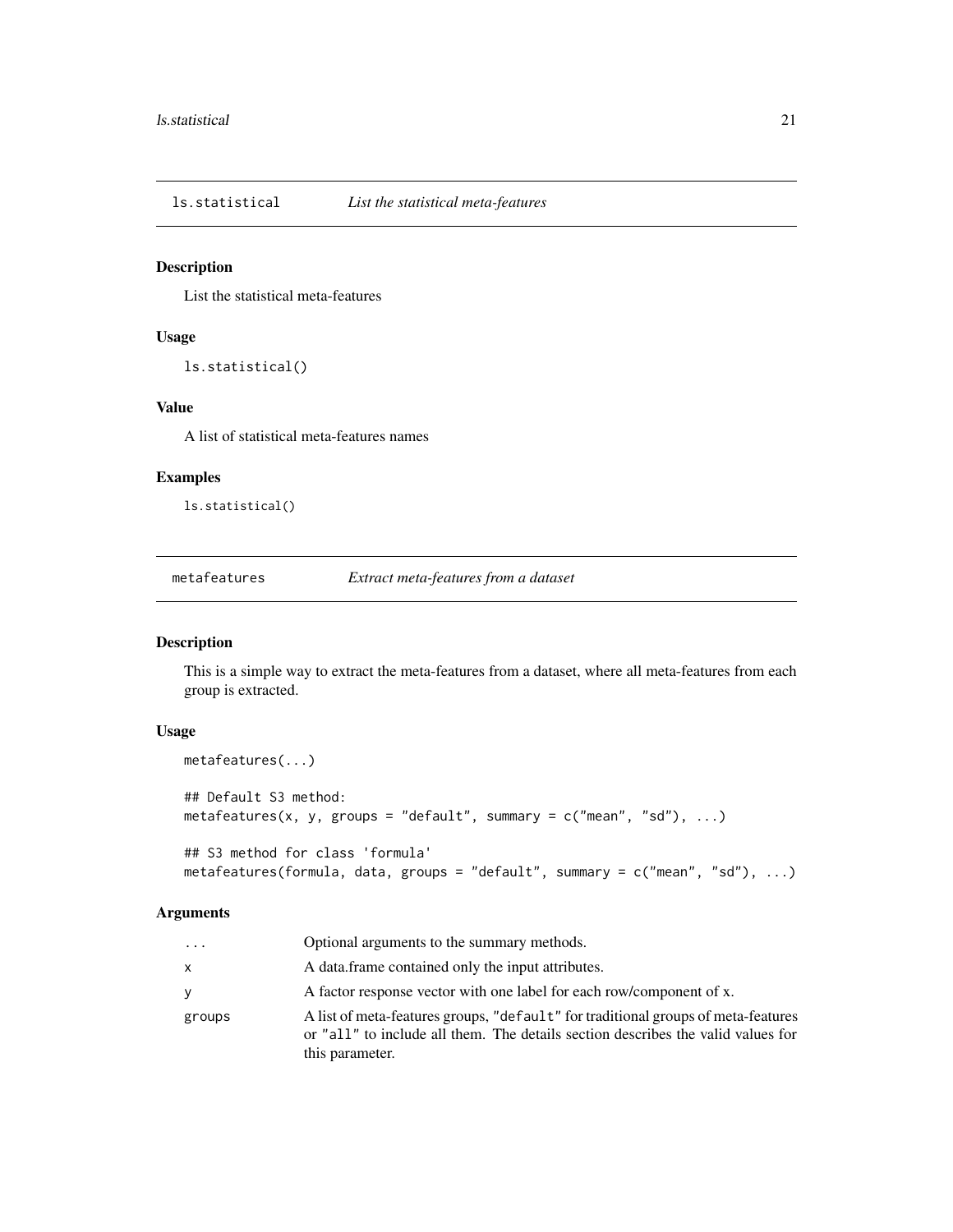<span id="page-21-0"></span>22 model.based and the set of the set of the set of the set of the set of the set of the set of the set of the set of the set of the set of the set of the set of the set of the set of the set of the set of the set of the s

| summary | A list of summarization functions or empty for all values. See post, processing<br>method to more information. (Default: c("mean", "sd")) |
|---------|-------------------------------------------------------------------------------------------------------------------------------------------|
| formula | A formula to define the class column.                                                                                                     |
| data    | A data frame dataset contained the input attributes and class The details section<br>describes the valid values for this group.           |

### Details

The following groups are allowed for this method:

"infotheo" Include all information theoretical meta-features. See [infotheo](#page-9-1) for more details.

"[general](#page-7-1)" Include all general (simple) meta-features. See general for more details.

"[landmarking](#page-12-1)" Include all landmarking meta-features. See landmarking for more details.

"model.based" Include all model based meta-features. See [model.based](#page-21-1) for more details.

"statistical" Include all statistical meta-features. See [statistical](#page-27-1) for more details.

"[clustering](#page-1-1)" Include all clustering meta-features. See clustering for more details.

"[complexity](#page-3-1)" Include all complexity meta-features. See complexity for more details.

"[concept](#page-5-1)" Include all concept variation meta-features. See concept for more details.

"[itemset](#page-11-1)" Include all itemset meta-features. See itemset for more details.

#### Value

A numeric vector named by the meta-features from the specified groups.

### Examples

```
## Extract all meta-features
metafeatures(Species ~ ., iris)
## Extract some groups of meta-features
metafeatures(iris[1:4], iris[5], c("general", "statistical", "infotheo"))
## Use another summary methods
metafeatures(Species ~ ., iris, summary=c("min", "median", "max"))
```
<span id="page-21-1"></span>model.based *Decision Tree Model Based Meta-features*

#### Description

Decision Tree (DT) Model Based meta-features are the measures designed to extract characteristics of a DT model induced from a dataset.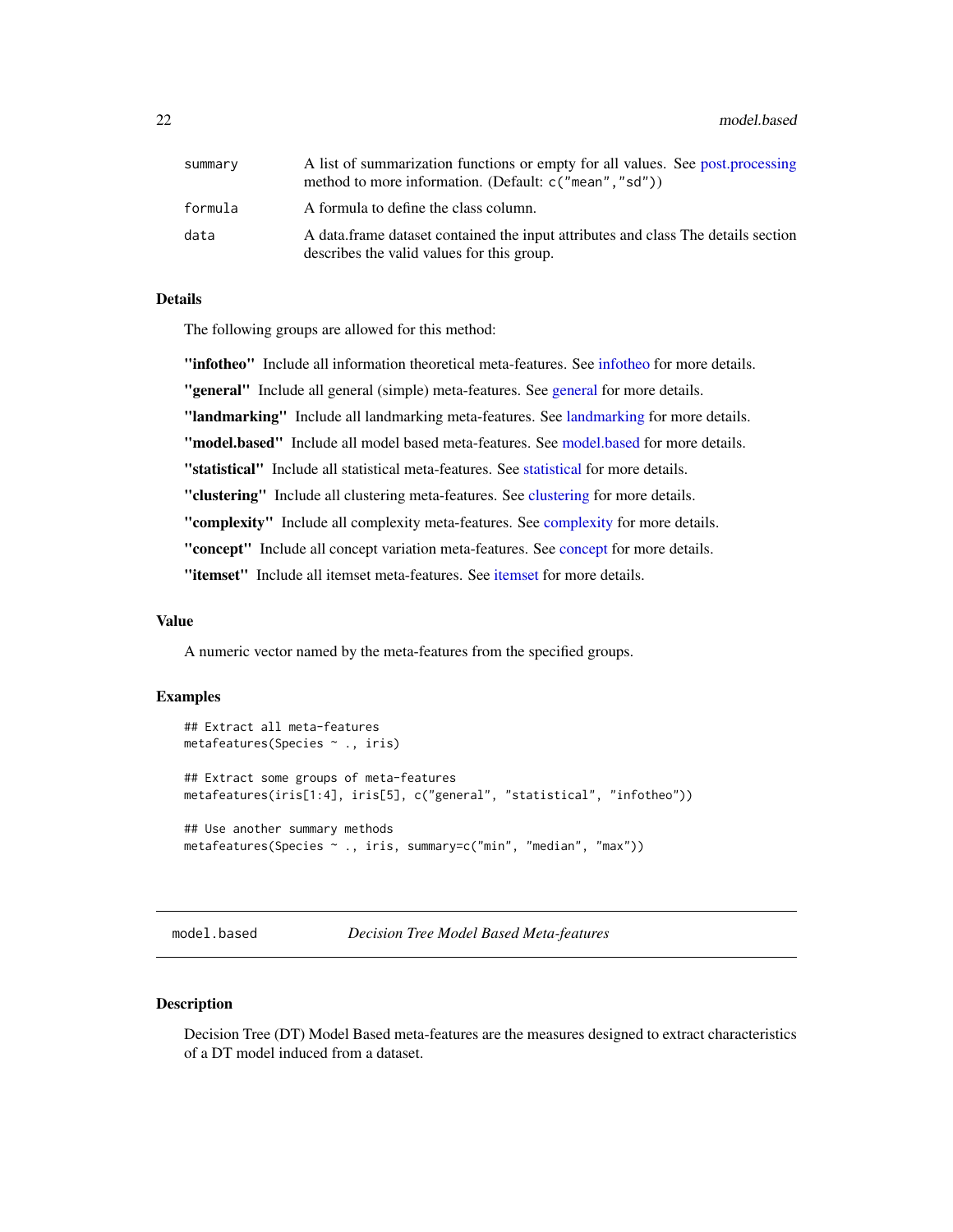#### <span id="page-22-0"></span>model.based 23

### Usage

```
model.based(...)
## Default S3 method:
model.based(x, y, features = "all", summary = c("mean", "sd"), ...)
## S3 method for class 'formula'
model.based(formula, data, features = "all", summary = c("mean", "sd"), ...)
```
#### Arguments

| $\cdots$     | Further arguments passed to the summarization functions.                                                                                 |
|--------------|------------------------------------------------------------------------------------------------------------------------------------------|
| $\mathsf{x}$ | A data frame contained only the input attributes.                                                                                        |
| y            | A factor response vector with one label for each row/component of x.                                                                     |
| features     | A list of features names or "all" to include all them.                                                                                   |
| summary      | A list of summarization functions or empty for all values. See post.processing<br>method to more information. (Default: c("mean", "sd")) |
| formula      | A formula to define the class column.                                                                                                    |
| data         | A data frame dataset contained the input attributes and class. The details section<br>describes the valid values for this group.         |

### Details

The following features are allowed for this method:

"leaves" Number of leaves of the DT model.

- "leavesBranch" Size of branches, which consists in the level of all leaves of the DT model (multivalued).
- "leavesCorrob" Leaves corroboration, which is the proportion of examples that belong to each leaf of the DT model (multi-valued).
- "leavesHomo" Homogeneity, which is the number of leaves divided by the structural shape of the DT model (multi-valued).
- "leavesPerClass" Leaves per class, which is the proportion of leaves of the DT model associated with each class (multi-valued).
- "nodes" Number of nodes of the DT model.
- "nodesPerAttr" Ratio of the number of nodes of the DT model per the number of attributes.

"nodesPerInst" Ratio of the number of nodes of the DT model per the number of instances.

"nodesPerLevel" Number of nodes of the DT model per level (multi-valued).

- "nodesRepeated" Repeated nodes, which is the number of repeated attributes that appear in the DT model (multi-valued).
- "treeDepth" Tree depth, which is the level of all tree nodes and leaves of the DT model (multivalued).
- "treeImbalance" Tree imbalance (multi-valued).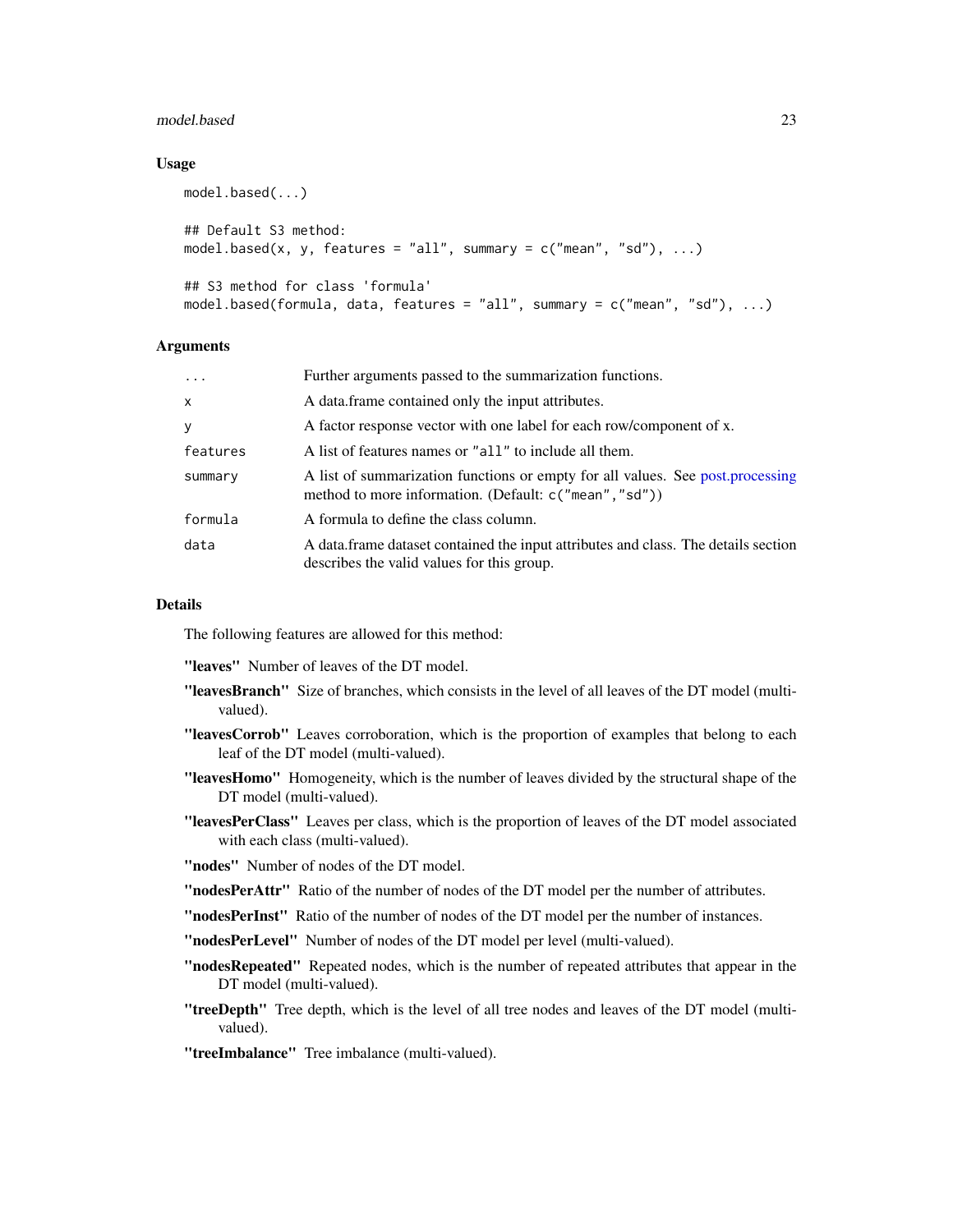- <span id="page-23-0"></span>"treeShape" Tree shape, which is the probability of arrive in each leaf given a random walk. We call this as the structural shape of the DT model (multi-valued).
- "varImportance" Variable importance. It is calculated using the Gini index to estimate the amount of information used in the DT model (multi-valued).

### Value

A list named by the requested meta-features.

#### References

Hilan Bensusan, Christophe Giraud-Carrier, and Claire Kennedy. A higher-order approach to metalearning. In 10th International Conference Inductive Logic Programming (ILP), pages 33 - 42, 2000.

Yonghong Peng, Peter A. Flach, Carlos Soares, and Pavel Brazdil. Improved dataset characterization for meta-learning. In 5th International Conference on Discovery Science (DS), pages 141 - 152, 2002.

#### See Also

```
Other meta-features: clustering(), complexity(), concept(), general(), infotheo(), itemset(),
landmarking(), relative(), statistical()
```
#### Examples

```
## Extract all meta-features using formula
model.based(Species ~ ., iris)
## Extract some meta-features
model.based(iris[1:4], iris[5], c("nodes", "leaves", "treeShape"))
## Use another summarization function
model.based(Species ~ ., iris, summary=c("min", "median", "max"))
```
<span id="page-23-1"></span>post.processing *Post processing meta-features values*

#### Description

Post-processing alternatives to deal with multiples meta-features values. This method is used by the meta-features characterization methods to summarize the obtained values.

#### Usage

```
post.processing(measure, summary = c("mean", "sd"), multiple = TRUE, ...)
```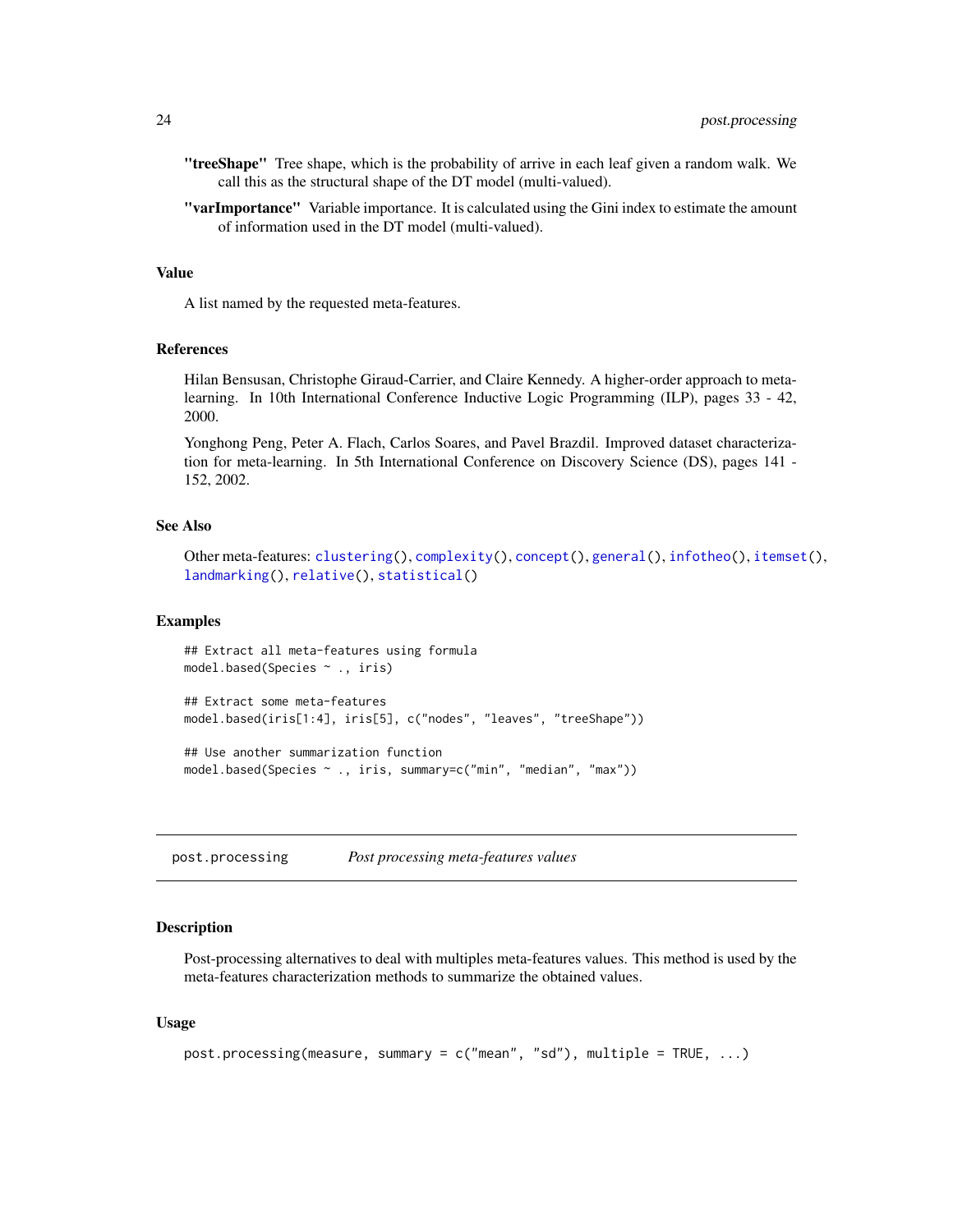### <span id="page-24-0"></span>post.processing 25

#### **Arguments**

| measure                 | A list with the meta-features values.                                                                         |
|-------------------------|---------------------------------------------------------------------------------------------------------------|
| summary                 | The functions to post processing the data. See the details to more information.<br>Default: $c("mean", "sd")$ |
| multiple                | A logical value defining if the measure should return multiple values. (Default:<br>TRUE)                     |
| $\cdot$ $\cdot$ $\cdot$ | Extra values used to the functions of summarization.                                                          |

### Details

The post processing functions are used to summarize the meta-features. They are organized into three groups: non-aggregated, descriptive statistic and distribution. Currently, the hypothesis testing post processing are not supported.

In practice, there are no difference among the types, so that more than one type and functions can be combined. Usually, these function are used to summarize a set of values for each meta-features. For instance, a measure computed for each attribute can be summarized using the "mean" and/or "sd". Necessarily, a single value always use the "non.aggregated" function.

In addition to the native functions available in R, the following functions can be used:

"histogram" Computes a histogram of the given data value. The extra parameters 'bins' can be used to define the number of values to be returned. The parameters 'max' and 'min' are used to define the range of the data. The default value for these parameters are respectively  $10, min(x)$  and  $max(x)$ .

"kurtosis" See [kurtosis](#page-0-0)

"[max](#page-0-0)" See max

"[mean](#page-0-0)" See mean

"[median](#page-0-0)" See median

"[min](#page-0-0)" See min

"[quantile](#page-0-0)s" See quantile

"sd" See [sd](#page-0-0)

"skewness" See [skewness](#page-0-0)

"[var](#page-0-0)" See var

"non.aggregated" Returns the original value(s) of the meta-feature.

These functions are not restrictive, thus another functions can be applied as post-processing summarization function.

### Value

A list with the post-processed meta-features

### References

Fabio Pinto, Carlos Soares, and Joao Mendes-Moreira. Towards Automatic Generation of Metafeatures. In 20th Pacific-Asia Conference on Knowledge Discovery and Data Mining (PAKDD), pages 215 - 226, 2016.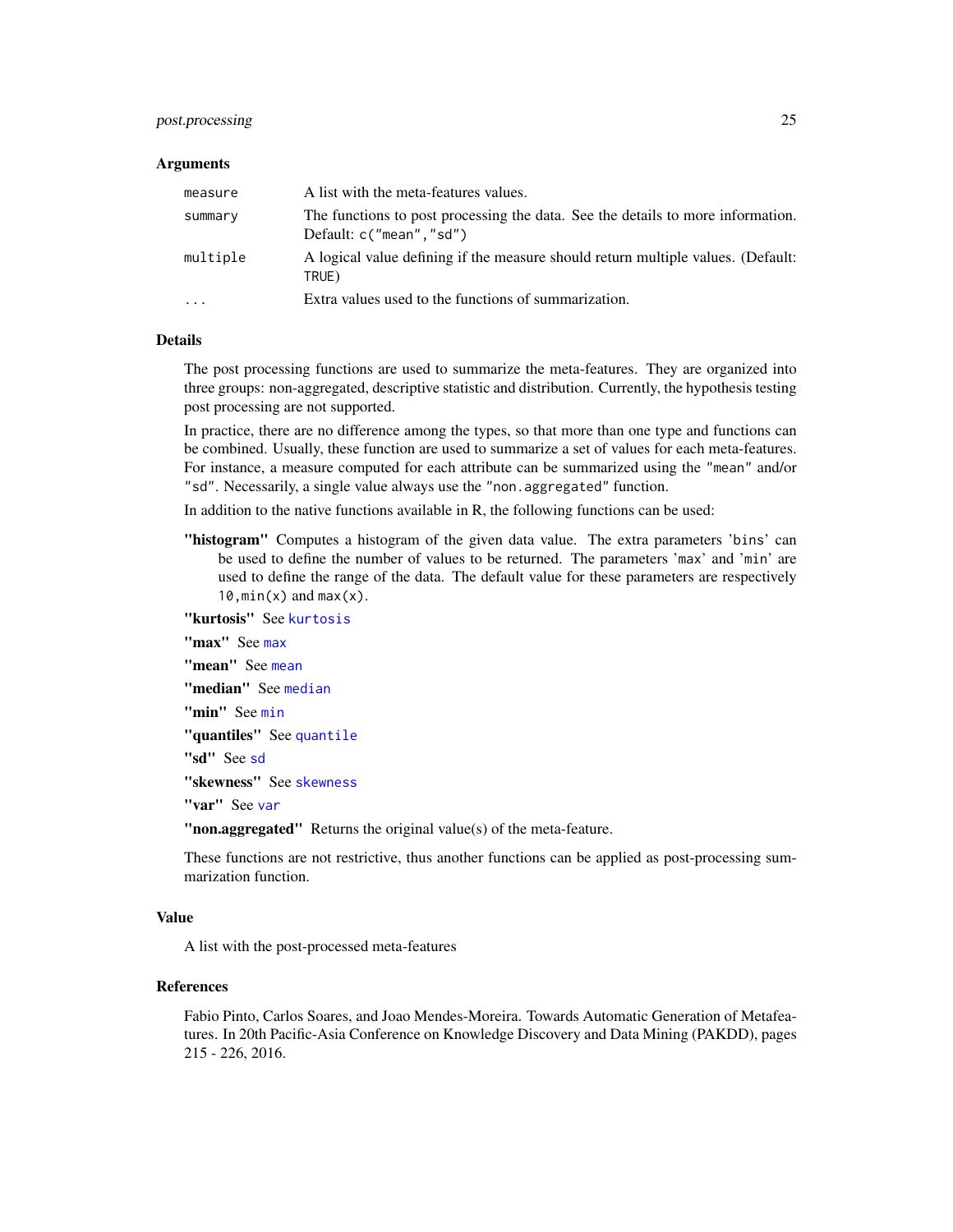### Examples

```
post.processing(runif(15))
post.processing(runif(15), c("min", "max"))
post.processing(runif(15), c("quantiles", "skewness"))
post.processing(runif(15), "histogram", bins=5, min=0, max=1)
```
### <span id="page-25-1"></span>relative *Relative Landmarking Meta-features*

### Description

Relative Landmarking measures are landmarking measures using ranking strategy.

### Usage

```
relative(...)
## Default S3 method:
relative(
 x,
 y,
 features = "all",
  summary = c("mean", "sd"),
 size = 1,
  folds = 10,
  score = "accuracy",
  ...
)
## S3 method for class 'formula'
relative(
 formula,
 data,
  features = "all",
  summary = c("mean", "sd"),
 size = 1,
 folds = 10,
  score = "accuracy",
  ...
\mathcal{L}
```
## Arguments

| $\cdot$ $\cdot$ $\cdot$ | Further arguments passed to the summarization functions.             |
|-------------------------|----------------------------------------------------------------------|
|                         | A data frame contained only the input attributes.                    |
| v                       | A factor response vector with one label for each row/component of x. |

<span id="page-25-0"></span>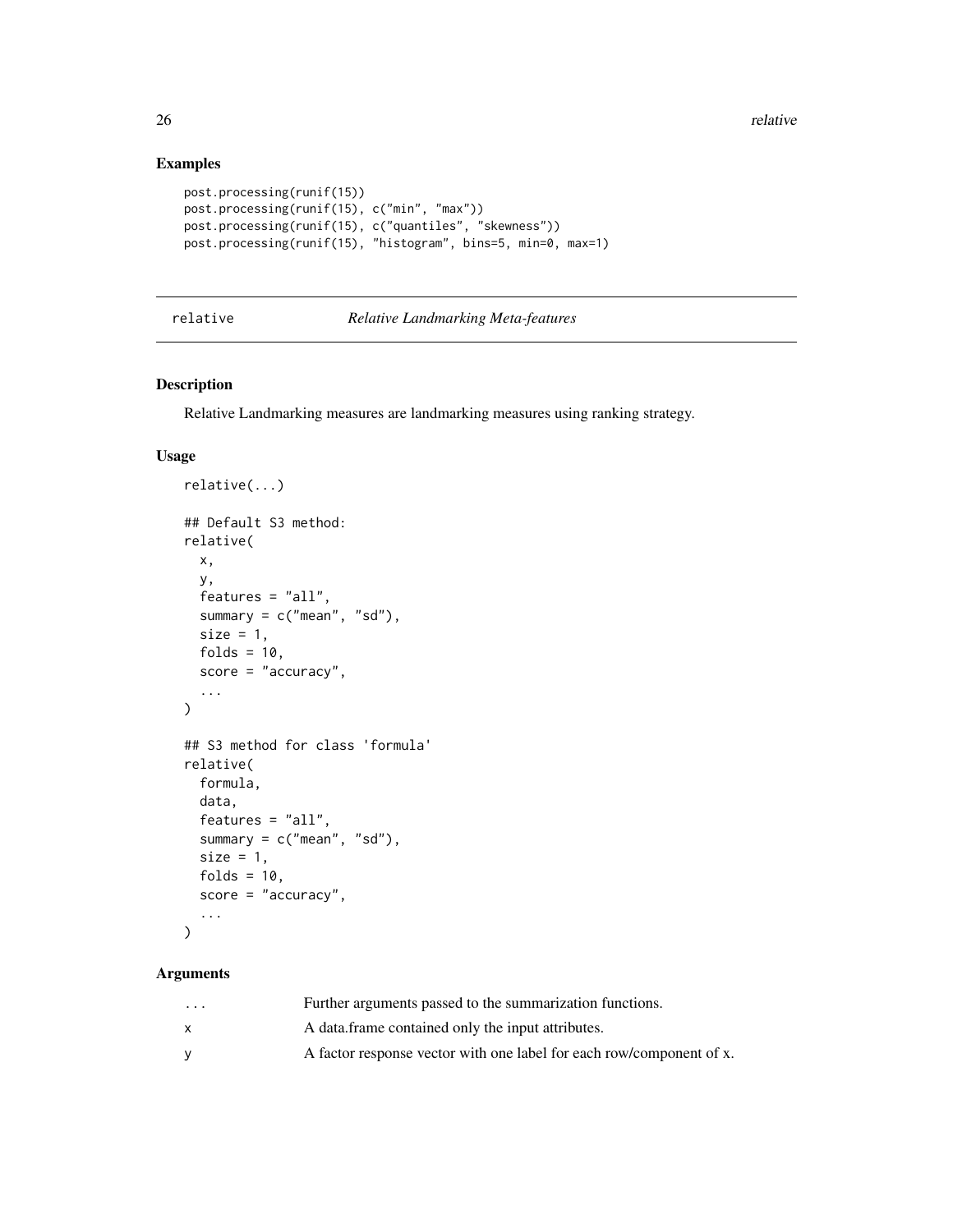#### <span id="page-26-0"></span>relative 27

| features | A list of features names or "all" to include all them.                                                                                             |
|----------|----------------------------------------------------------------------------------------------------------------------------------------------------|
| summary  | A list of summarization functions or empty for all values. See post, processing<br>method to more information. (Default: c("mean", "sd"))          |
| size     | The percentage of examples subsampled. Values different from 1 generate the<br>subsampling-based relative landmarking metafeatures. (Default: 1.0) |
| folds    | The number of k equal size subsamples in k-fold cross-validation. (Default: 10)                                                                    |
| score    | The evaluation measure used to score the classification performance. c("accuracy", "balanced.accura<br>(Default: "accuracy").                      |
| formula  | A formula to define the class column.                                                                                                              |
| data     | A data frame dataset contained the input attributes and class. The details section<br>describes the valid values for this group.                   |

### Details

The following features are allowed for this method:

- "bestNode" Construct a single decision tree node model induced by the most informative attribute to establish the linear separability (multi-valued).
- "eliteNN" Elite nearest neighbor uses the most informative attribute in the dataset to induce the 1 nearest neighbor. With the subset of informative attributes is expected that the models should be noise tolerant (multi-valued).
- "linearDiscr" Apply the Linear Discriminant classifier to construct a linear split (non parallel axis) in the data to establish the linear separability (multi-valued).
- "naiveBayes" Evaluate the performance of the Naive Bayes classifier. It assumes that the attributes are independent and each example belongs to a certain class based on the Bayes probability (multi-valued).
- "oneNN" Evaluate the performance of the 1-nearest neighbor classifier. It uses the euclidean distance of the nearest neighbor to determine how noisy is the data (multi-valued).
- "randomNode" Construct a single decision tree node model induced by a random attribute. The combination with "bestNode" measure can establish the linear separability (multi-valued).
- "worstNode" Construct a single decision tree node model induced by the worst informative attribute. The combination with "bestNode" measure can establish the linear separability (multi-valued).

### Value

A list named by the requested meta-features.

### References

Johannes Furnkranz, Johann Petrak, Pavel Brazdil, and Carlos Soares. On the use of Fast Subsampling Estimates for Algorithm Recommendation. Technical Report, pages 1-9, 2002.

#### See Also

```
Other meta-features: clustering(), complexity(), concept(), general(), infotheo(), itemset(),
landmarking(), model.based(), statistical()
```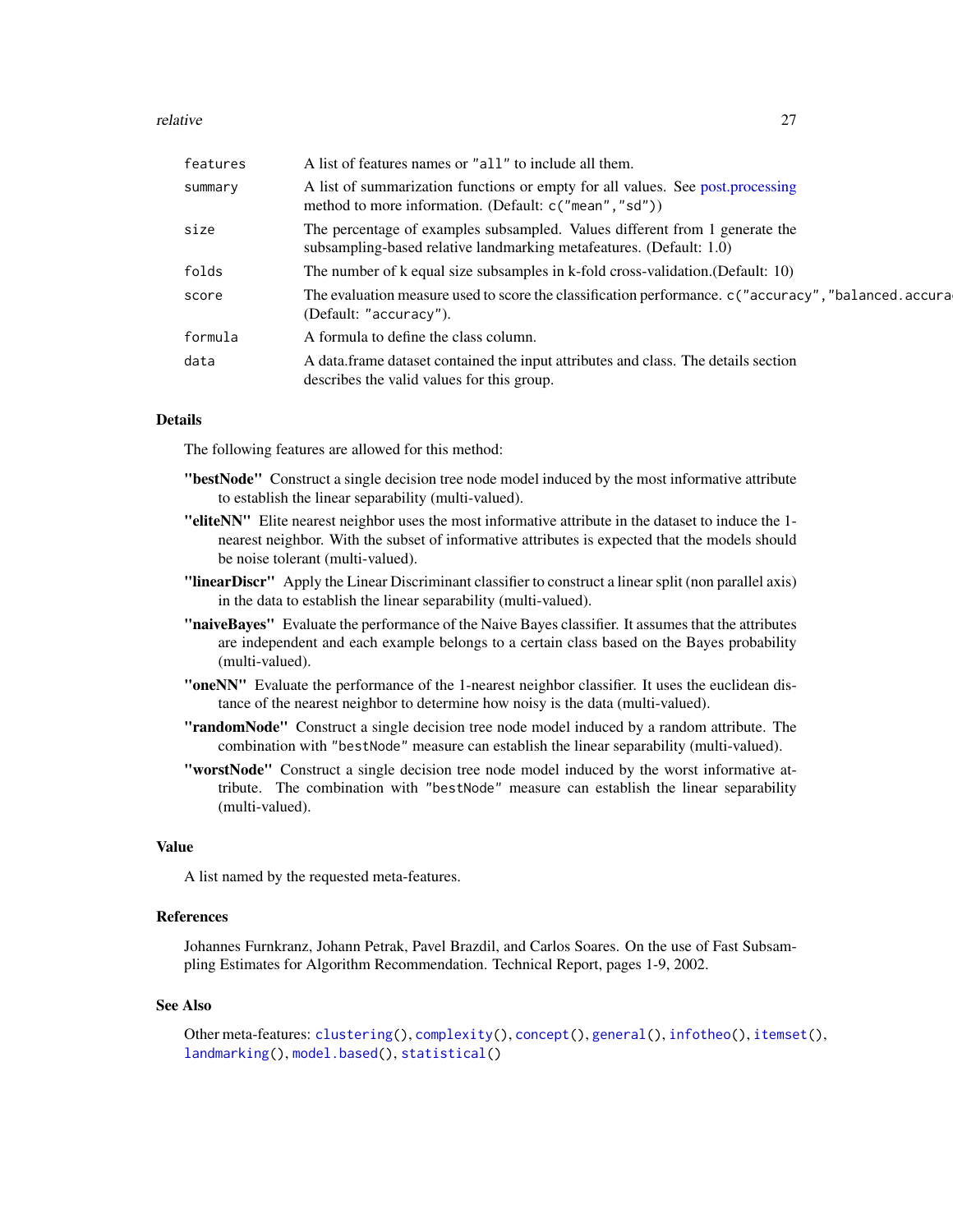### Examples

```
## Extract all meta-features using formula
relative(Species ~ ., iris)
## Extract some meta-features
relative(iris[1:4], iris[5], c("bestNode", "randomNode", "worstNode"))
## Use another summarization function
relative(Species ~ ., iris, summary=c("min", "median", "max"))
## Use 2 folds and balanced accuracy
relative(Species ~ ., iris, folds=2, score="balanced.accuracy")
## Extract the subsapling relative landmarking
relative(Species ~ ., iris, size=0.7)
```
<span id="page-27-1"></span>statistical *Statistical meta-features*

#### Description

Statistical meta-features are the standard statistical measures to describe the numerical properties of a distribution of data. As it requires only numerical attributes, the categorical data are transformed to numerical.

#### Usage

```
statistical(...)
## Default S3 method:
statistical(
 x,
 y,
 features = "all",
  summary = c("mean", "sd"),
 by.class = FALSE,
  transform = TRUE,
  ...
)
## S3 method for class 'formula'
statistical(
  formula,
 data,
  features = "all",summary = c("mean", "sd"),
  by.class = FALSE,
  transform = TRUE,
```
<span id="page-27-0"></span>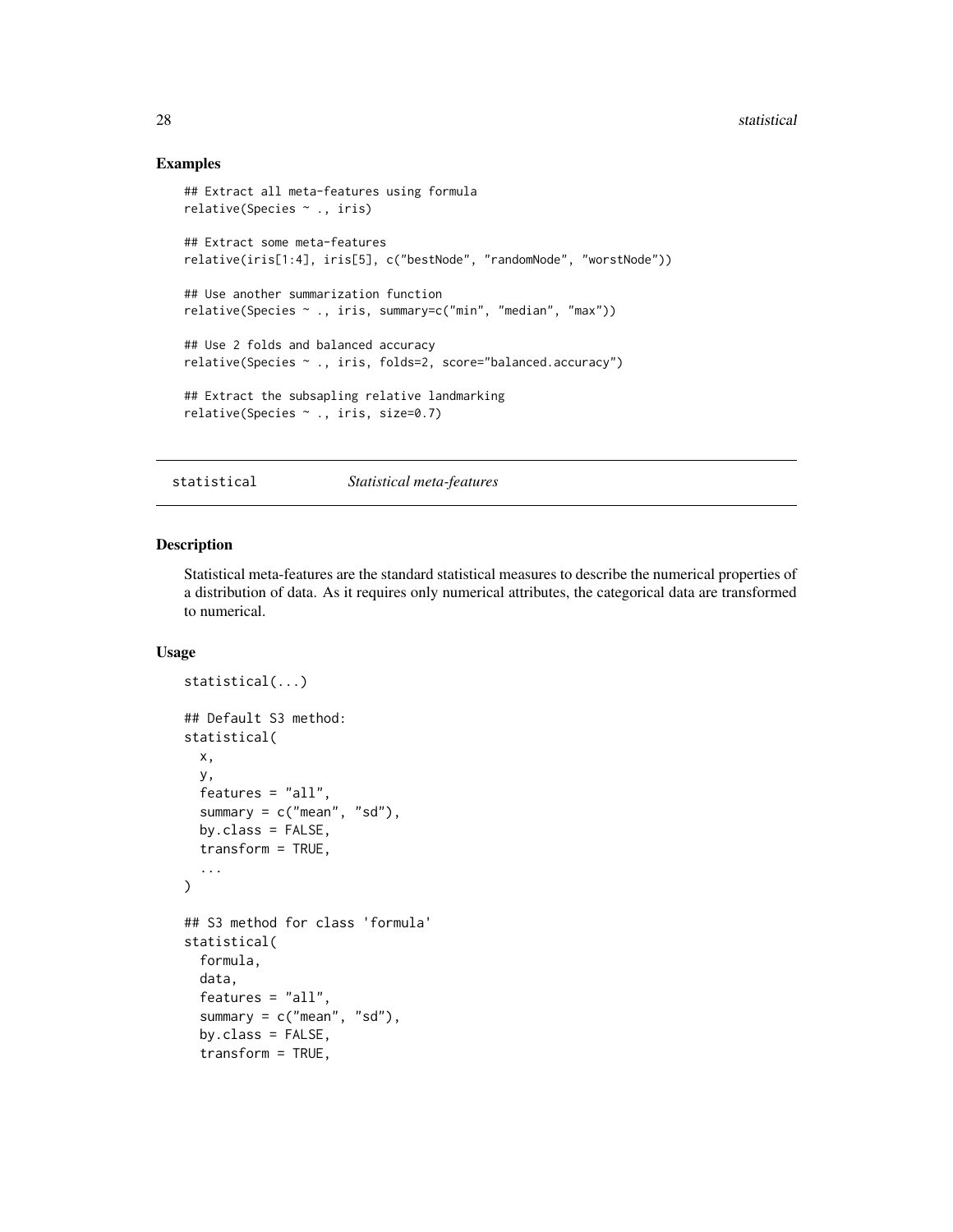#### <span id="page-28-0"></span>statistical 29

... )

#### Arguments

| $\cdot$   | Further arguments passed to the summarization functions.                                                                                              |
|-----------|-------------------------------------------------------------------------------------------------------------------------------------------------------|
| X         | A data frame contained only the input attributes.                                                                                                     |
| У         | A factor response vector with one label for each row/component of x.                                                                                  |
| features  | A list of features names or "all" to include all them. The details section de-<br>scribes the valid values for this group.                            |
| summary   | A list of summarization functions or empty for all values. See post.processing<br>method to more information. (Default: c("mean", "sd"))              |
| by.class  | A logical value indicating if the meta-features must be computed for each group<br>of samples belonging to different output classes. (Default: FALSE) |
| transform | A logical value indicating if the categorical attributes should be transformed. If<br>FALSE they will be ignored. (Default: TRUE)                     |
| formula   | A formula to define the class column.                                                                                                                 |
| data      | A data.frame dataset contained the input attributes and class The details section<br>describes the valid values for this group.                       |

### Details

The following features are allowed for this method:

"canCor" Canonical correlations between the predictive attributes and the class (multi-valued).

- "gravity" Center of gravity, which is the distance between the instance in the center of the majority class and the instance-center of the minority class.
- "cor" Absolute attributes correlation, which measure the correlation between each pair of the numeric attributes in the dataset (multi-valued). This measure accepts an extra argument called method = c("pearson", "kendall", "spearman"). See [cor](#page-0-0) for more details.
- "cov" Absolute attributes covariance, which measure the covariance between each pair of the numeric attributes in the dataset (multi-valued).

"**nrDisc**" Number of the discriminant functions.

"eigenvalues" Eigenvalues of the covariance matrix (multi-valued).

"gMean" Geometric mean of attributes (multi-valued).

"hMean" Harmonic mean of attributes (multi-valued).

"iqRange" Interquartile range of attributes (multi-valued).

"kurtosis" Kurtosis of attributes (multi-valued).

"mad" Median absolute deviation of attributes (multi-valued).

"max" Maximum value of attributes (multi-valued).

"mean" Mean value of attributes (multi-valued).

"median" Median value of attributes (multi-valued).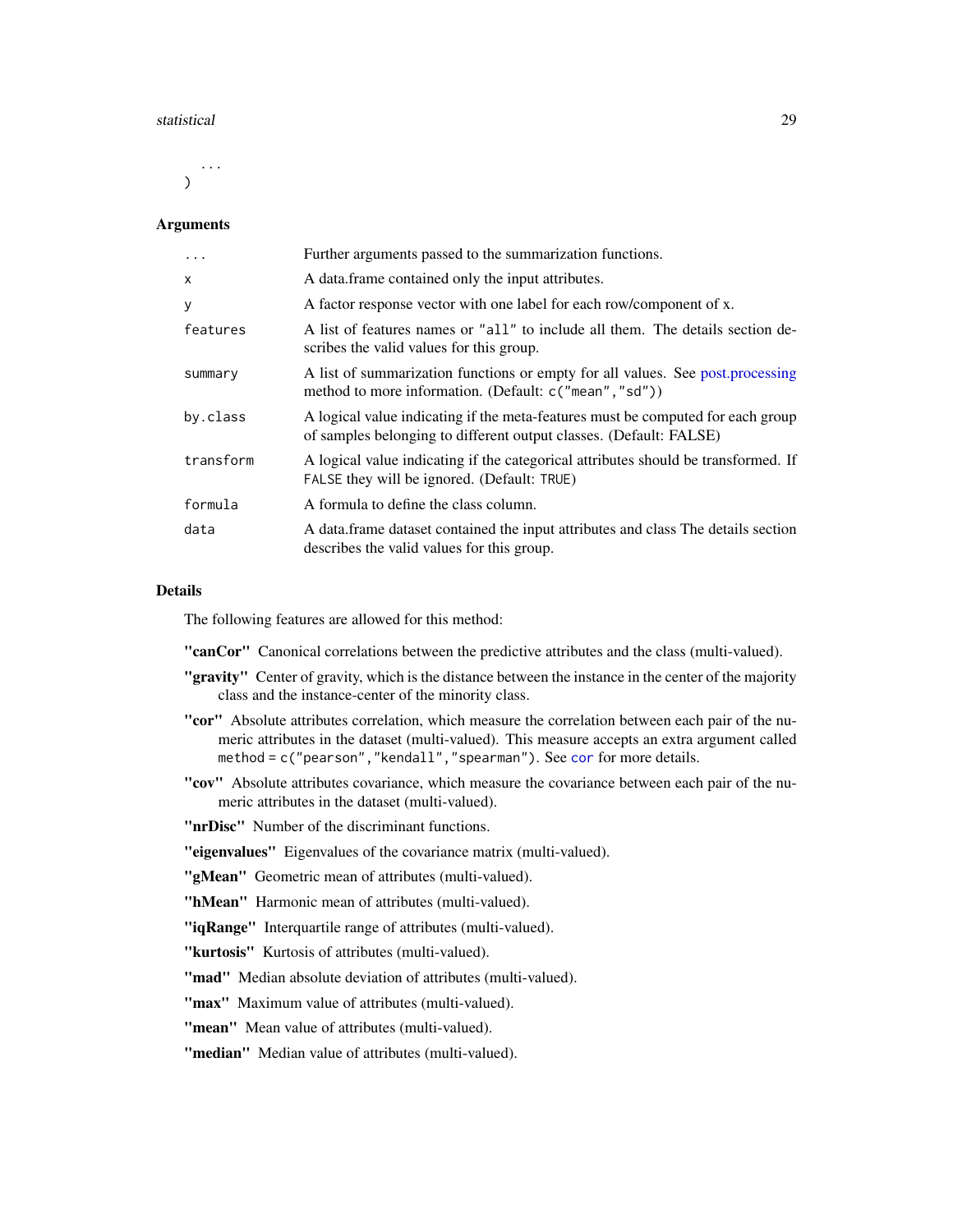<span id="page-29-0"></span>"min" Minimum value of attributes (multi-valued).

"**nrCorAttr**" Number of attributes pairs with high correlation (multi-valued when by.class=TRUE).

- "nrNorm" Number of attributes with normal distribution. The Shapiro-Wilk Normality Test is used to assess if an attribute is or not is normally distributed (multi-valued only when by.class=TRUE).
- "**nrOutliers**" Number of attributes with outliers values. The Turkey's boxplot algorithm is used to compute if an attributes has or does not have outliers (multi-valued only when by.class=TRUE).

"range" Range of Attributes (multi-valued).

"sd" Standard deviation of the attributes (multi-valued).

"sdRatio" Statistic test for homogeneity of covariances.

"skewness" Skewness of attributes (multi-valued).

- "sparsity" Attributes sparsity, which represents the degree of discreetness of each attribute in the dataset (multi-valued).
- "tMean" Trimmed mean of attributes (multi-valued). It is the arithmetic mean excluding the 20% of the lowest and highest instances.

"var" Attributes variance (multi-valued).

"wLambda" Wilks Lambda.

This method uses simple binarization to transform the categorical attributes when transform=TRUE.

#### Value

A list named by the requested meta-features.

### References

Ciro Castiello, Giovanna Castellano, and Anna M. Fanelli. Meta-data: Characterization of input features for meta-learning. In 2nd International Conference on Modeling Decisions for Artificial Intelligence (MDAI), pages 457 - 468, 2005.

Shawkat Ali, and Kate A. Smith. On learning algorithm selection for classification. Applied Soft Computing, volume 6, pages 119 - 138, 2006.

#### See Also

```
Other meta-features: clustering(), complexity(), concept(), general(), infotheo(), itemset(),
landmarking(), model.based(), relative()
```
#### Examples

```
## Extract all meta-features
statistical(Species ~ ., iris)
## Extract some meta-features
statistical(iris[1:4], iris[5], c("cor", "nrNorm"))
## Extract all meta-features without summarize the results
```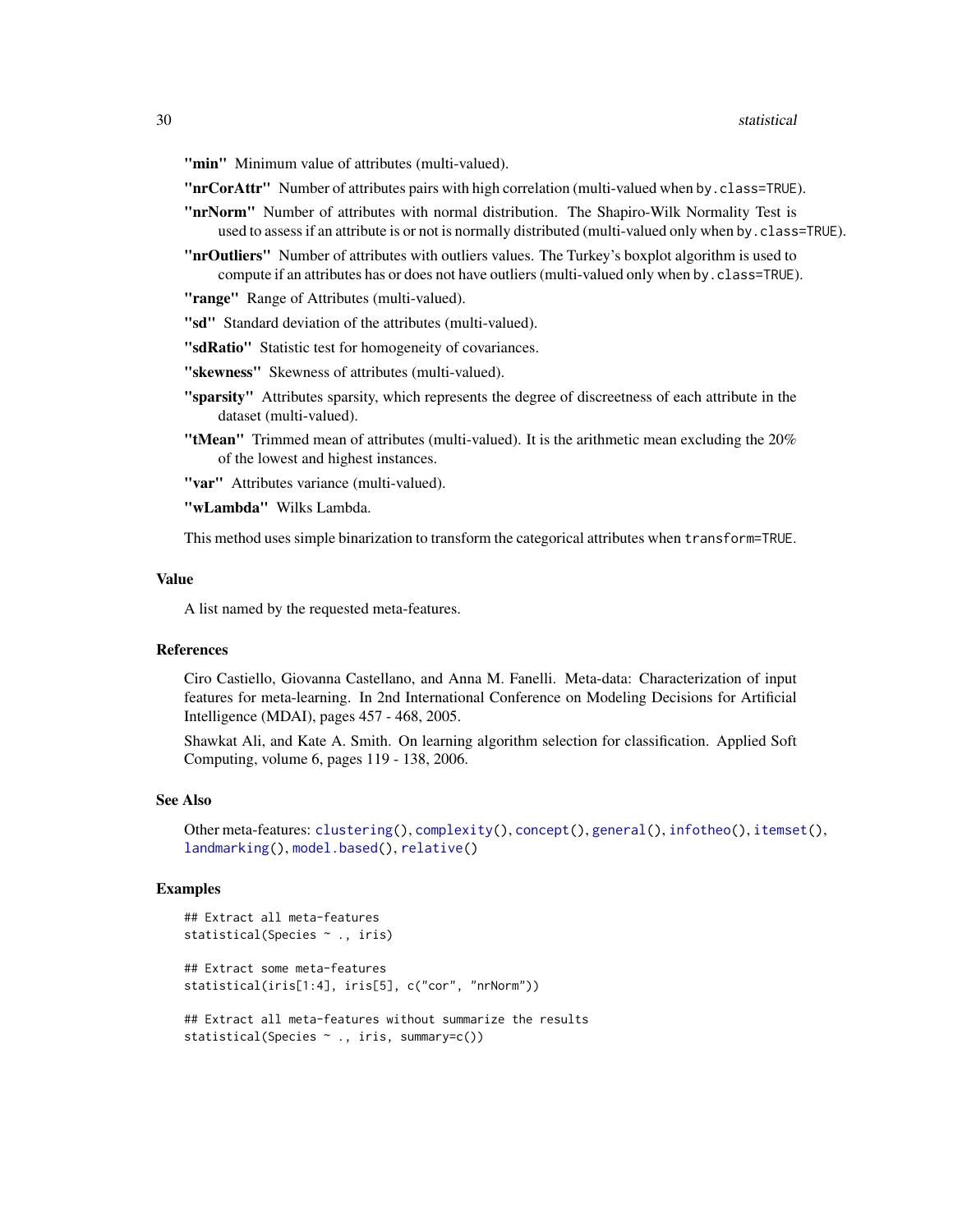#### statistical 31

## Use another summarization function statistical(Species ~ ., iris, summary=c("min", "median", "max")) ## Extract statistical measures using by.class approach statistical(Species ~ ., iris, by.class=TRUE) ## Do not transform the data (using only categorical attributes) statistical(Species ~ ., iris, transform=FALSE)